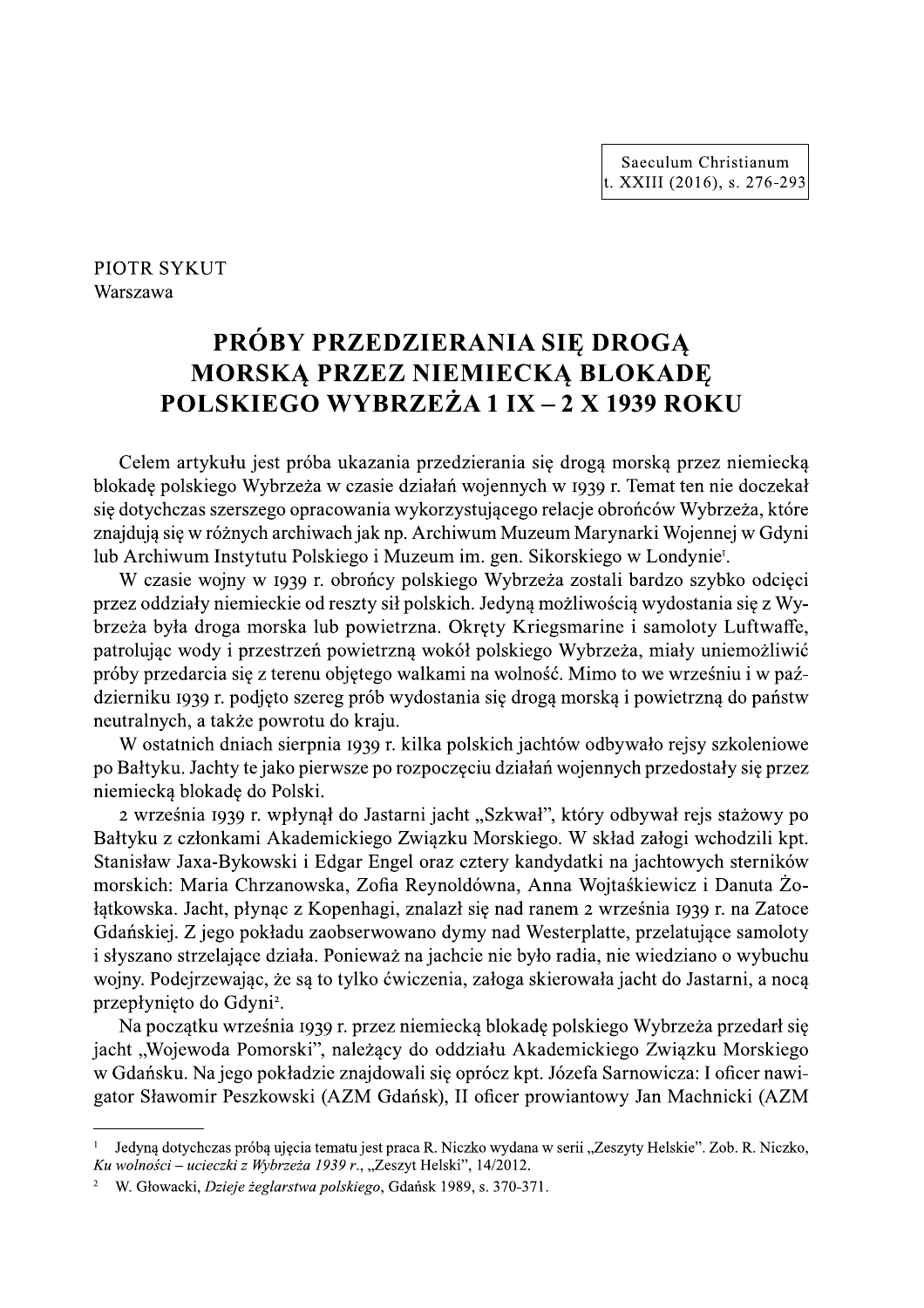Kraków), III oficer – bosman Henryk Kabat (AZM Gdańsk) oraz 6 żeglarzy z AZM, a wśród nich podch. rez. Jerzy Kluczkowski<sup>3</sup>.

28 sierpnia 1939 r. jacht ten wraz z jachtem "Panna Wodna" znajdował się w Malmö, gdzie obaj dowódcy – kpt. Józef Sarnowicz i kpt. Kazimierz Lech – podjęli decyzję powrotu do Polski. Jachty miały płynąć razem, ale 29 sierpnia 1939 r. "Panna Wodna" zniknęła z pola widzenia. I września 1939 r. kpt. Józef Sarnowicz dowiedział się z radia o wybuchu wojny, o czym poinformował całą załogę. Następnego dnia jacht wpłynął po południu na Zatokę Gdańską, a załoga ubrana w kamizelki ratunkowe obserwowała nalot na Hel. Ponieważ wezwany z Gdyni na godz. 20.00 pilot nie przybył, kpt. Józef Sarnowicz spróbował podpłynąć do mola orłowskiego, ale po ostrzelaniu przez karabin maszynowy skierował jacht do portu w Gdyni. W tym czasie wiatr ustał i jacht zaczął dryfować do zewnętrznego mola. O godz. 23.00 dobił do falochronu, a na jego pokład wskoczyło kilku marynarzy z oficerem, który zabrał z mesy dokumenty jachtu, dokumenty osobiste i mapę. Po około 45 minutach oficer zwrócił dokumenty i zezwolił na przepłynięcie do basenu, w którym jacht stanął na boj o godz. 00.30<sup>4</sup>.

Jacht, Panna Wodna" również należący do oddziału Akademickiego Związku Morskiego w Gdańsku, który razem z jachtem "Wojewoda Pomorski" wypłynął z Malmö w południe 28 sierpnia 1939 r. do Polski, dotarł do portu we Władysławowie już I września 1939 r. o godzinie 5.45<sup>5</sup>. W skład załogi wchodzili kpt. Kazimierz Lech, jego zastępca Konstanty Klimaszewski, oficer prowiantowy Jan Zbrożyna, bosman Bolesław Bagiński i Gabriel Holicki<sup>6</sup>.

Jedna z pierwszych udanych prób ucieczek drogą morską z Wybrzeża podjęło pieciu ludzi na jachcie "Strzelec II"<sup>7</sup> należącym do Oddziału Morskiego Związku Strzeleckiego. Byli to dwaj członkowie Klubu Żeglarskiego "Gryf", a jednocześnie pracownicy Warsztatów Portowych Marynarki Wojennej w Gdyni: Edward Skrzypek i Michał Przepierczyński, dwaj piloci portowi w Gdyni: kpt. ż.w. Jerzy Lewandowski i kpt. ż.w. Władysław Grabowski oraz mechanik Bruno Wyględacz<sup>8</sup>.

Edward Skrzypek i Michał Przepierczyński zostali zwolnieni z pracy w Warsztatach Portowych Marynarki Wojennej przed zajęciem Gdyni przez oddziały niemieckie. Obaj

 $\ddot{6}$ W. Głowacki, op. cit., s. 369.

 $\overline{3}$ J. Sarnowicz, Epitafium ku czci Wojewody Pomorskiego, "Morze", 9/1974, s. 22.

 $\overline{4}$ Ibidem, s. 23; J. Iżycki, Na pokładzie "Wojewody", "Kierunki", 35/1959, s. 7.

 $\overline{\mathbf{5}}$ Podczas wchodzenia do portu we Władysławowie jacht zawadził kilem o kamienie przy omijaniu pływającej przeszkody, cumował o godz. 5.45, a o godz. 6.00 został przeholowany do mola rybackiego. Zob. W. Głowacki, op. cit., s. 369.

Jacht ten należał do serii 26 jednostek typu "Konik Morski" zbudowanych w latach 1937-1939 w Stoczni Yachtowej w Gdyni. "Konika Morskiego" zaprojektował już w 1936 r. Leon Tumiłowicz, wzorując się na amerykańskich konstrukcjach jachtów. Miał on długość 9,60 m, szerokość 2,72 m, zanurzenie 1,53 m, wyporność 4,5 tony, a powierzchnia żagla wynosiła 40 m<sup>2</sup>. Zob. W. Głowacki, op. cit., s. 336.

J. Lesiak, Kronika Jacht Klubu Morskiego "Gryf" LPŻ w Gdyni (Archiwum Jacht Klubu Morskiego "Gryf", s. 13-14); J. Lewandowski, Z marynarskich wspomnień kapitana ż.w. Jerzego Lewandowskiego. Dwie ucieczki, "Morze", 2/1984, s. 28; J. Lewandowski, Dwie ucieczki i jedno storpedowanie, w: Ku chwale bandery, red. J. Miciński, Warszawa 1992, s. 148-149; R. Niczko, op. cit., s. 3; T. Olchowy, Jachtem przez blokade hitlerowska, "Bandera", 2/1962, s. 12; M. Przepierczyński, Wspomnienia żeglarza, Michała Przepierczyńskiego na Obczyźnie, (Archiwum Jacht Klubu Morskiego "Gryf", s. 2-3); J. Sieński, Ucieczka pod żaglami, "Dziennik Bałtycki" 233/1996, s. 22; Wspomnienia na temat pierwszych dni II wojny światowej (wrzesień 1939 r.) na terenie Gdyni. Relacja na temat ucieczki jachtu "Strzelec 2" do Szwecji (Narodowe Archiwum Cyfrowe, sygn. 33-T-2651); Al., Powrót po półwieczu. Ostatnia bandera II RP, "Gazeta Gdańska", 10/1990; I segelbåt från Gdynia till svenska kusten, "Arbetet", 237/1939, s. 1.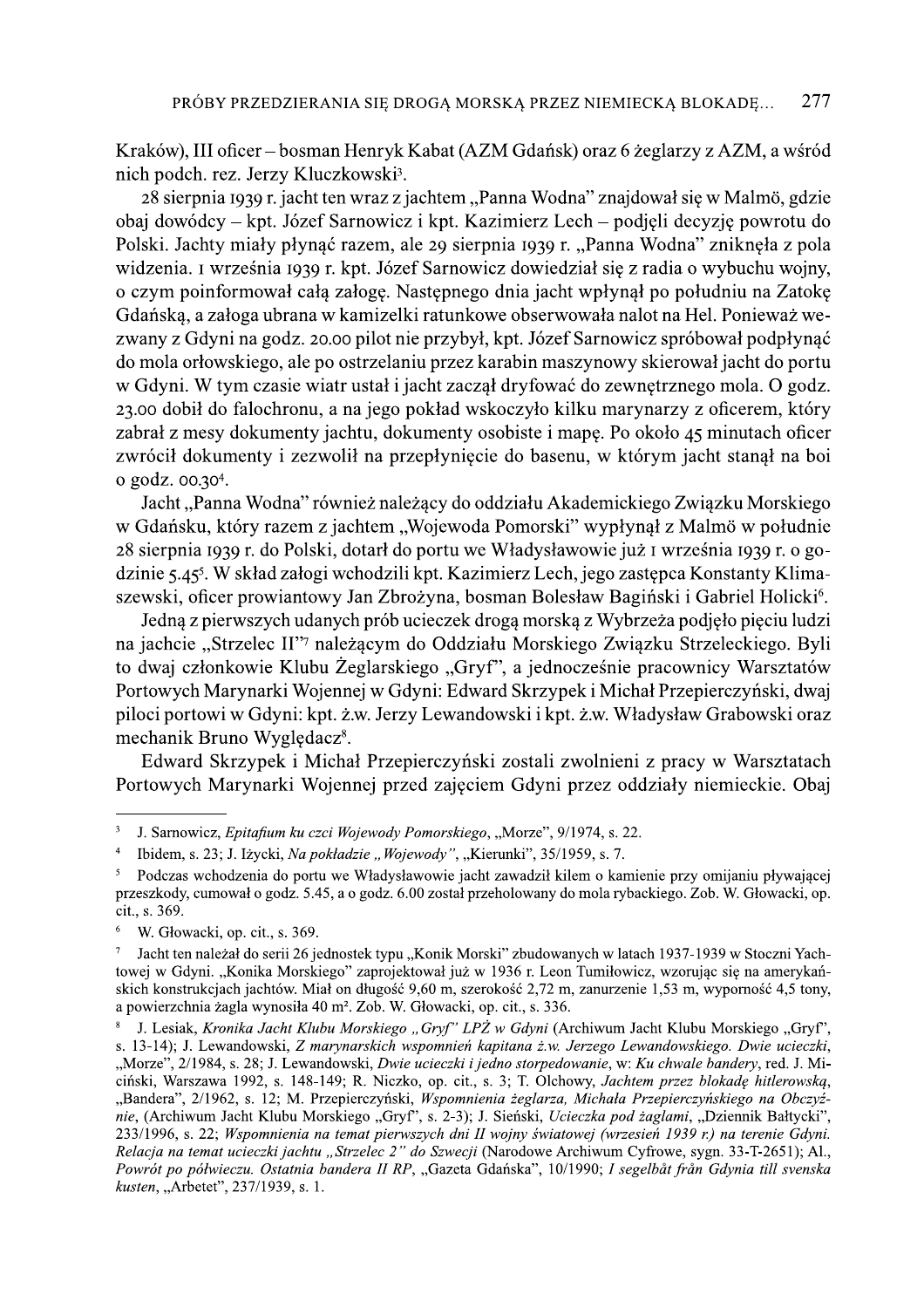podjeli decyzję o nie pozostawaniu w Gdyni i wydostaniu się z miasta drogą morską. Władysław Grabowski i Jerzy Lewandowski pełnili funkcje oficerów portu, utrzymując łączność z centralą na Oksywiu. W nocy z 12 na 13 września 1939 r. oddziały Lądowej Obrony Wybrzeża opuściły Gdynię wycofując się na Kępę Oksywską. Rano 13 września Władysław Grabowski i Jerzy Lewandowski zostali zwolnieni z pracy w Urzędzie Morskim. Wypłacono im trzymiesięczną pensię i polecono połączyć się z wojskami polskimi lub z flotą handlową, która częściowo znajdowała się na wodach terytorialnych Szwecji<sup>9</sup>. Wtedy postanowili wydostać się z Gdyni drogą lądową przez las z ulicy Szczecińskiej na południe Polski lub drogą morską jachtem przez Bałtyk do Szwecji. W tym celu prosto z Urzędu Morskiego pojechali rowerami do basenu jachtowego, gdzie spotkali nieznanych im wcześniej Edwarda Skrzypka i Michała Przepierczyńskiego, przygotowujących się również do ucieczki jachtem. Wszyscy postanowili spotkać się ponownie wieczorem na jachcie "Strzelec II", aby spróbować przedrzeć się do Szwecji i tam zaokrętować się na polski statek. Następnie Władysław Grabowski i Jerzy Lewandowski wrócili do mieszkania st. mech. Michała Nowakowskiego przy ul. Szczecińskiej 34, w którym mieszkali tymczasowo od chwili częściowego zniszczenia podczas nalotu ich mieszkania w Domu Pilota przy ul. Chrzanowskiego. Tam przygotowali się do ucieczki, pakując do plecaków bieliznę i żywność. Wieczorem zauważyli z okna mieszkania oddziały niemieckie i natychmiast rowerami pojechali ul. Leśną w kierunku morza. Po przybyciu do basenu jachtowego przyłączyli się do grupy około 20 mężczyzn mających zamiar przedrzeć się do Szwecji na motorówce "Delfin". Na motorówce nie udało się uruchomić motoru, a w grupie uciekinierów nie było żadnego mechanika. Wrócili więc na jacht "Strzelec II", na którym wraz z Edwardem Skrzypkiem i Michałem Przepierczyńskim zaczęli przygotowywać się do wypłynięcia z portu. Wtedy dołączył do nich Bruno Wyględacz – kolega szkolny Jerzego Lewandowskiego. Był z nimi jeszcze jeden człowiek, ale w ostatnim momencie zrezygnował, wyskakując na molo<sup>10</sup>. Po odcięciu cum rufowych, klucząc między innymi jachtami, "Strzelec II" zaczął wychodzić z basenu, kierując się na północno-wschodni cypel Zatoki Gdańskiej na Brüsterort. Pogoda sprzyjała uciekinierom, zapadła już noc, padał deszcz i wiał dość silny południowo-zachodni wiatr, a widoczność była ograniczona. Jacht był zalewany przez bryzgi fal. Najpierw wachtę przy sterze przez prawie całą noc pełnili Jerzy Lewandowski i Edward Skrzypek, a później zastąpili ich Władysław Grabowski i Michał Przepierczyński. Z obawy przed wykryciem nie włączono na jachcie świateł, jedynie Michał Przepierczyński palił jednego papierosa za drugim, aby oświetlić różę kompasową. Pogoda w końcu zaczęła się poprawiać, wiatr osłabł, a jacht zmienił kurs na północno-zachodni do szwedzkiego portu Karlskrona. Około południa, gdy wreszcie zza chmur wyszło słońce, a cała załoga leżała na pokładzie i suszyła ubrania, doszło do spotkania z niemieckim statkiem. Ponieważ jacht płynął pod banderą szwedzką, nie został zatrzymany. Problemów uniknięto dzięki Edwardowi Skrzypkowi, który zabrał na jacht banderę szwedzką i fińską. Po dwóch dniach rejsu członkowie załogi zobaczyli wreszcie w nocy światło latarni Utklippan. Na jachcie skończyła się już żywność, nafta do prymusa i zapałki. Gdy nad ranem jacht znalazł się w pobliżu Karlskrony, rzucono kotwicę i poproszono znajdującego się w pobliżu rybaka o wskazanie dokładnej drogi do portu.

J. Lewandowski, Z marynarskich wspomnień kapitana ż.w. Jerzego Lewandowskiego. Dwie ucieczki, "Morze", 2/1984, s. 28.

<sup>&</sup>lt;sup>10</sup> Człowiekiem tym mógł być Józef Lesiak. Zob. T. Olchowy, op. cit., s. 20.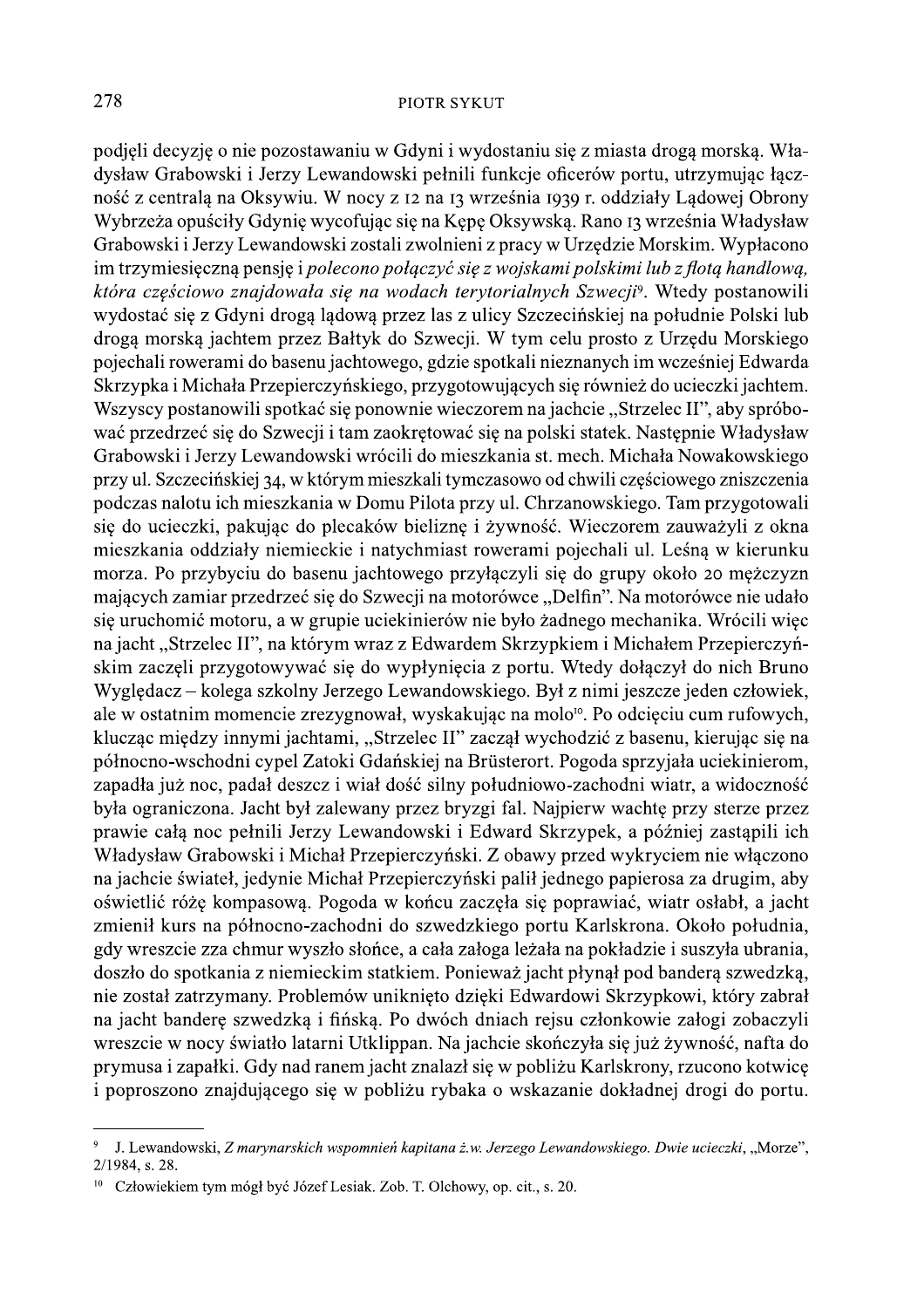Ten odmówił, informując, że tylko pilot może wprowadzić jacht, ale zaproponował pomoc w wezwaniu pilota przez telefon. Razem z rybakiem popłynął Jerzy Lewandowski, który zatelefonował do portu z domu rybaka. Został on zaproszony przez rodzinę rybaka na kawę i ciastka, a przed powrotem na jacht otrzymał butelkę nafty i zapałki. Po przybyciu pilota podniesiono kotwicę i jacht wpłynął do Karlskrony. W tym czasie załoga przygotowywała się do zejścia na ląd. Po zacumowaniu jachtu wszyscy zostali zatrzymani w miejscowym Posterunku Policii za nielegalne przekroczenie granicy, ponieważ nie posiadali wiz i paszportów. W czasie internowania jeździli na spacer samochodem naczelnika więzienia, a posiłki jadali w restauracji zawsze w towarzystwie policjanta po cywilnemu. Internowanie trwało 30 dni do momentu otrzymania paszportów z Ambasady Polskiej w Sztokholmie. Następnie zostali skierowani do Malmö, potem do Lund, gdzie zamieszkali w hotelu turystycznym, aż w końcu znaleźli się w Sztokholmie. W Ambasadzie Polskiej zostali poinformowani o przydzieleniu ich na motorowiec "Rozewie" płynący do Bergen. Po kilku dniach postoju w Bergen cała załoga jachtu "Strzelec II" dotarła na pokładzie "Rozewia" płynącego w konwoju do Wielkiej Brytanii<sup>11</sup>.

Sukcesem zakończyła się również próba przedarcia się przez linie niemieckiej blokady morskiej polskiego Wybrzeża podjęta przez grupę oficerów Polskiej Marynarki Wojennej na kutrze "Gdy 55" – "Albatros"<sup>12</sup>, który wyruszył z Babiego Dołu 13 września wieczorem około godz. 20.00, już po zapadnięciu zmroku. Na jego pokładzie znajdowali się kmdr por. Stanisław Hryniewiecki, kpt. mar. Wiktor Łomidze, były zastępca dowódcy stawiacza min ORP "Gryf", por. mar. Stanisław Pohorecki, adjutant Hryniewieckiego, por. mar. Jerzy Koziołkowski, oficer z zapasowej załogi Dywizjonu Okrętów Podwodnych, pełniący obowiązki zastępcy oficera sygnałowgo Floty, por. mar. inż. Stanisław Radogost-Uniechowski, oficer korpusu technicznego zatrudniony wtedy w Warsztatach Portowych Marynarki Wojennej na Oksywiu, dwóch marynarzy st. mar. A. Wiśniewski i J. Jarema oraz właściciele kutra, bracia Karol i Paweł Krüger<sup>13</sup>.

Inicjatorem tej wyprawy był kmdr por. Stanisław Hryniewiecki pełniący funkcję przedstawiciela kadm. Józefa Unruga przy płk. Stanisławie Dąbku, dowódcy Lądowej Obrony

<sup>&</sup>lt;sup>11</sup> J. Lesiak, op. cit., s. 13-14; J. Lewandowski, Z marynarskich wspomnień kapitana ż.w. Jerzego Lewandowskiego. Dwie ucieczki, "Morze", 2/1984, s. 28-29; idem, Dwie ucieczki i jedno storpedowanie, w: Ku chwale bandery, red. J. Miciński, Warszawa 1992, s. 148-151; T. Olchowy, op. cit., s. 12; M. Przepierczyński, op. cit., s. 2-5; J. Sieński, op. cit., s. 22; Wspomnienia na temat pierwszych dni II wojny światowej (wrzesień 1939 r.) na terenie Gdyni. Relacja na temat ucieczki jachtu "Strzelec 2" do Szwecji (Narodowe Archiwum Cyfrowe, sygn. 33-T-2651); Al., Powrót po półwieczu. Ostatnia bandera II RP, "Gazeta Gdańska", 10/1990. Według M. Twardowskiego uciekinierzy zabrali ze soba jako prowiant tylko walizke pomarańczy. Zob. M. Twardowski, Jacht Klub Morski "Gryf", Gdynia 2008, s. 17.

 $12$ "Gdy 55" - "Albatros" kuter drewniany zbudowany w 1935 r. w stoczni Rybackiej w Gdyni, długość 16,45 m, szerokość 5,03 m, data rejestracji 05.01.1937 r. Zob. B. Huras, M. Twardowski, Księga statków polskich 1918-1945, t. 4, Gdańsk 2002, s. 32; W. Blady, Polska flota rybacka w latach 1921-2001, Gdynia 2002, s. 12.

<sup>&</sup>lt;sup>13</sup> E. Jēkabsons, Materiały o internowanych polskich żołnierzach na Łotwie 1939-1940 w Państwowym Archiwum Historycznym Łotwy, "Białostocczyzna", 2/1999, s. 79-80; Ě. Jēkabsons, Internowanie żołnierzy polskich na Łotwie w latach 1939–1940, http://www.wyklady.ekpu.lublin.pl/wyklady/jekabsons/jekabsonsw4.htm (15.01.2013); J. Koziołkowski. Załacznik do zeszytu ewidencyjnego. Meldunki o znanych działaniach wojennych (Archiwum Instytutu Polskiego i Muzeum im. gen. Sikorskiego, MAR. A. II. 5/1A, s. 26); J. Pertek, Jak przerywano blokade na Helu, "Morze", 10/1959, s. 26; idem, Mała flota wielka duchem, Poznań 1989, s. 95-97; S. Pohorecki, Zerwana tajemnica, "Nasze Sygnały", 145/1980, s. 11; J. Tuliszka, Komandor porucznik Stanisław Hryniewiecki (1896-1943), "Biuletyn Historyczny", 16/1999, s. 196; B. Wroński, Fakt historyczny, którego nie było, "Nasze Sygnały", 146/1981, s. 16-19.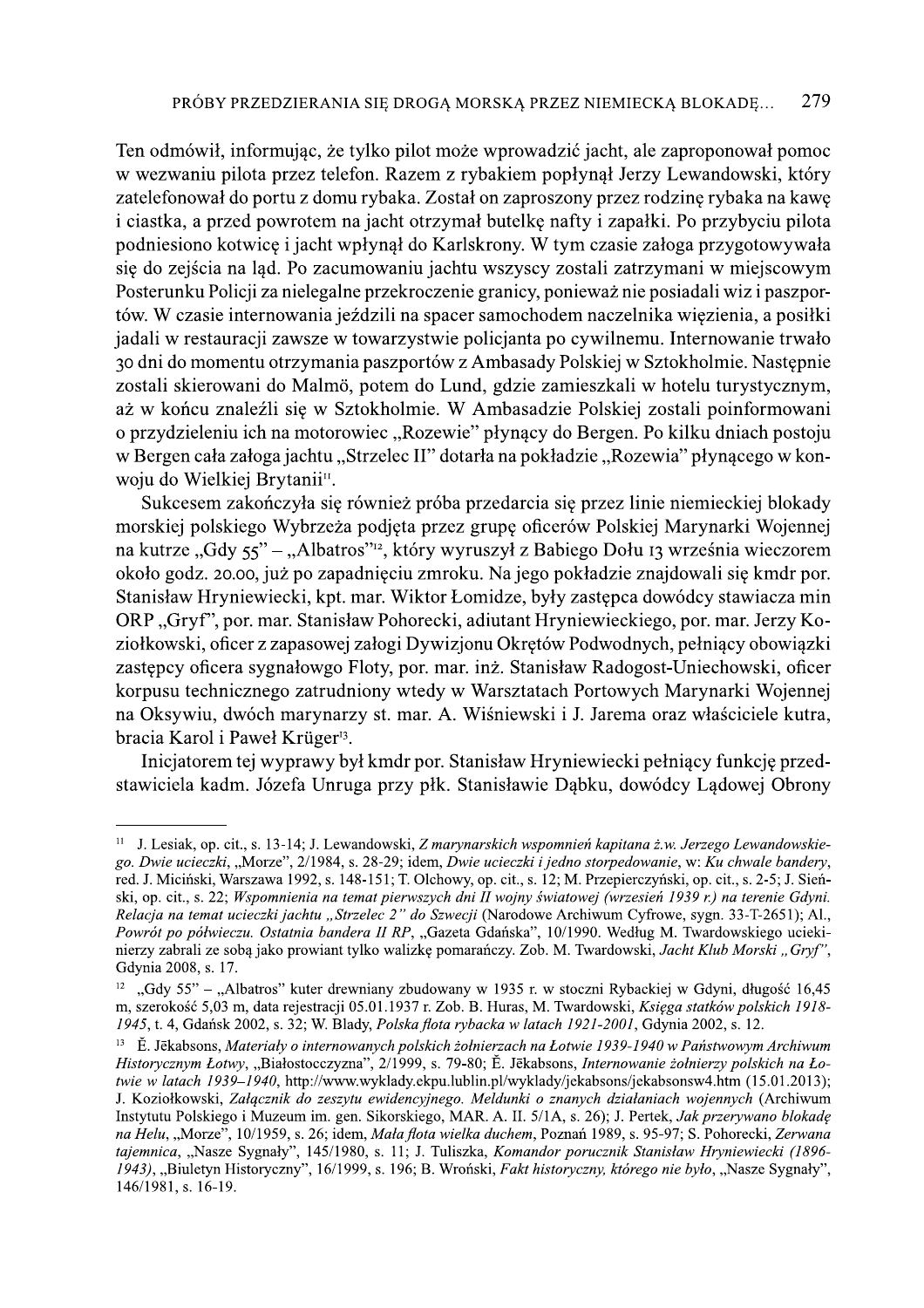Wybrzeża, jako oficer do specjalnych zleceń. Prawdopodobnie zdając sobie sprawę, że na Półwyspie Helskim nie otrzyma żadnego konkretnego przydziału, zwrócił się do kadm. Józefa Unruga o zezwolenie na podjecie próby przedarcia się kutrem przez niemiecką blokadę do Łotwy<sup>14</sup>.

Jeszcze przed uzyskaniem zgody kadm. Józefa Unruga kmdr por. Stanisław Hryniewiecki zaproponował wzięcie udziału w wyprawie byłemu zastępcy dowódcy stawiacza min ORP "Gryf" kpt. mar. Wiktorowi Łomidze, lekko rannemu 3 września i ewakuowanemu wraz z innymi rannymi z Helu do szpitala w Gdyni. Kpt. mar. Wiktor Łomidze dowiedział się o zamiarze opuszczenia Gdyni w nocy z 12 na 13 września przez oddziały Lądowej Obrony Wybrzeża. Ponieważ nie chciał dostać się do niewoli, kazał się wypisać ze szpitala, a następnie zameldował się w Gdyni u kmdr. por. Stanisława Hryniewieckiego. Nie otrzymał żadnego przydziału, ponieważ rana była jeszcze niezagojona<sup>15</sup>. W swojej relacji tak wspomina podjęcie decyzji o wzięciu udziału w wyprawie:

Sytuacja przedstawiała się beznadziejnie. Poddanie się Oksywia wobec niemożności dalszej obrony było kwestią paru dni, a więc znowu perspektywa trafienia do niewoli. Nie mając żadnego przydziału, zgodziłem się na propozycję. Pojechaliśmy do Babiego Dołu, gdzie otrzymaliśmy telefoniczne zezwolenie D-cy Floty na te impreze z tym, żeby wziąć jak najwięcej oficerów marynarki<sup>16</sup>.

Na taką propozycję kmdr. por. Stanisława Hryniewieckiego zgodził się również por. mar. Jerzy Koziołkowski, który II września wieczorem przewiózł kutrem amunicję z Jastarni do Babiego Dołu dla oddziałów Lądowej Obrony Wybrzeża. Przewożenie amunicji było już wtedy utrudnione ze względu na patrolujące w Zatoce Gdańskiej niemieckie kutry i niechęć Kaszubów, właścicieli kutrów, do podejmowania tak ryzykownych wypraw<sup>17</sup>.

Czekając na kuter mający zawieźć go z powrotem na Hel, por. mar. Jerzy Koziołkowski spędził cały dzień 12 września w towarzystwie swojego kolegi z rocznika por. mar. Mieczysława Kobierzyckiego, będąc świadkiem ewakuacji miasta i likwidacji odcinków broniących *miasta<sup>18</sup>*. W nocy z 12 na 13 września opuścił Gdynię wraz z wycofującymi się oddziałami Lądowej Obrony Wybrzeża na Oksywie. Następnie poinformował Dowództwo Floty na Helu, że nie może wrócić na Półwysep Helski z powodu braku kutra<sup>19</sup>. W swojej relacji tak wspomina dzień 13 września, który spędził na Oksywiu:

Po południu nadszedł telefon z Babiego Dołu od Hryniewieckiego, wzywający Uniechowskiego, Siwickiego i mnie do wykonania specjalnego zadania (z poleceniem zabrania wszystkich rzeczy). Nie miałem najmniejszej intencji do wykonywania specjalnych zadań, chciałem wracać na Hel, po drodze miałem zawieźć komisarza Sokoła

<sup>&</sup>lt;sup>14</sup> J. Pertek, *Mała flota wielka duchem*, Poznań 1989, s. 95-96; J. Tuliszka, op. cit., s. 196.

 $15$  B. Wroński, op. cit., s. 18.

 $16$  Cyt. za: B. Wroński, op. cit., s. 18.

<sup>&</sup>lt;sup>17</sup> J. Koziołkowski, op. cit., s. 26. Według J. Netzla amunicja była dostarczana kutrami z Jastarni do Babiego Dołu do 18 września 1939 r. Zob. J. Netzel, Kutrem na wojnę (fragmenty wspomnień), "Rocznik Gdyński", 10/1991, s. 342. Na temat dostarczania amunicji kutrami z Jastarni do Babiego Dołu pisze również w swoich wspomnieniach J. Glembin. Zob. J. Glembin, Pracuję na kutrze "Arki", Gdańsk 1951, s. 20-21. O komunikacji z Oksywiem pisze również w swoich wspomnieniach W. Steyer. Zob. W. Steyer, Samotny półwysep, Poznań 1983, s. 49.

 $18$ J. Koziołkowski, op. cit., s. 26.

 $19$ B. Wroński, op. cit., s. 18.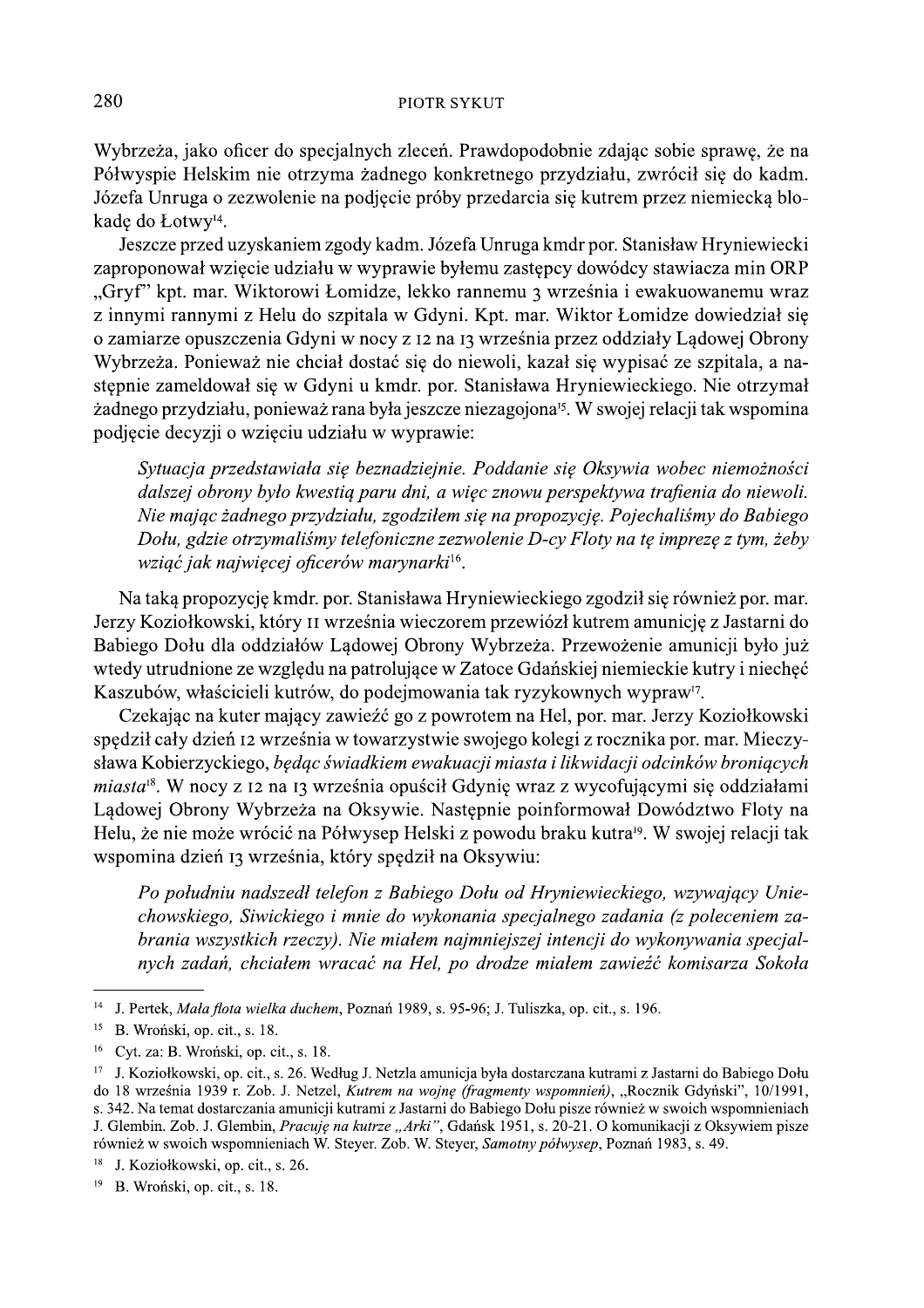PRÓBY PRZEDZIERANIA SIĘ DROGĄ MORSKĄ PRZEZ NIEMIECKĄ BLOKADĘ... 281<br> *i personel Infu na Hel – namawialem Kobierzyckiego, by jechał też do Babiego Dołu,*<br> *nie chcial. Ponieważ Siwicki był zajęty przygotowaniem blach na s* Po przyjeździe do Babiego Dołu dowiedzieli się w czasie spotkania nad morzem z kmdr. por. Stanisławem Hryniewieckim o przyczynie ich wezwania. Zamiarem oficerów było przedostanie się morzem do jakiegoś portu neutralnego, a następnie z powrotem do kraju, aby prowadzić walkę z wrogiem<sup>21</sup>. W Babim Dole znajdowały się już dwa kutry zarekwirowane wcześniej i sprowadzone z Redy mimo niemieckiego ostrzału przez por. mar. Stanisława Pohoreckiego.

Warunki atmosferyczne panujące 13 września 1939 r. sprzyjały podjęciu wyprawy kutrem: szybko zapadający zmrok, zachmurzone niebo, padający deszcz, dość silny wiatr i fala. Około godz. 20.00 na kutrze podniesiono kotwicę, uruchomiono motor i wyruszono w morze, kierując się początkowo na Hel, a później na północ. Podczas wychodzenia w morze załoga kutra obserwowała łuny pożarów powstałe od palących się okolicznych wsi. Kuter płynął bez świateł, aby utrudnić wykrycie go przez patrolujące jednostki niemieckie. W tym celu wcześniej wyjęto żarówki ze świateł na pokładzie, a por. mar. Jerzy Koziołkowski po wdrapaniu się na maszt, uderzeniem młotka rozbił światło topowe<sup>22</sup>.

Najlepiej przebieg rejsu oddaje relacja jednego z uczestników wyprawy – por. mar. Jerzego Koziołkowskiego:

rze, kierując się początkowo na Hel, a później na północ. Podczas wychodzenia w morze załoga kutra obserwowała łuny pożarów powstałe od palących się okolicznych wsi. Kuter płynął bez świateł, aby utrudnić wykrycie go przez rowce idące ze światłami, minęliśmy [je] w dużej odległości. Rano, zmęczony do ostateczności, rzuciłem się spać (trzy noce prawie bez spania). Zbudziłem się po południu. Pogoda przez cały czas była jak najlepsza dla nas. Silna fala, słaba widoczność. W międzyczasie zmieniliśmy kurs: po odejściu kilkudziesięciu mil na Nord od Helu Hryniewiecki zdecydował się iść nie do Szwecji, a do Lipawy<sup>23</sup>.

W trakcie rejsu, już po dokonaniu zwrotu na Lipawę, nagle stanął motor kutra, którego początkowo nie mogli uruchomić nawet właściciele kutra, bracia Karol i Paweł Krüger.

<sup>&</sup>lt;sup>20</sup> Cyt. za: B. Wroński, op. cit., s. 19.

<sup>&</sup>lt;sup>21</sup> J. Koziołkowski, op. cit., s. 26; B. Wroński, op. cit., s. 19. Według wspomnień S. Pohoreckiego, kadm. J. Unrug rozkazał kmdr. por. S. Hryniewieckiemu popłynąć do Tallina z zadaniem uwolnienia z internowania okrętu podwodnego ORP "Orzeł". Wersja ta jest nieprawdziwa, co udowodnił w swoim artykule B. Wroński. Zob. S. Pohorecki, op. cit., s. 11; B. Wronski, op. cit., s. 16-20.

<sup>&</sup>lt;sup>22</sup> J. Koziołkowski, op. cit., s. 26; S. Pohorecki, op. cit., s. 11; B. Wroński, op. cit., s. 18-19.

<sup>&</sup>lt;sup>23</sup> Cyt. za: J. Pertek, op. cit., s. 97-98.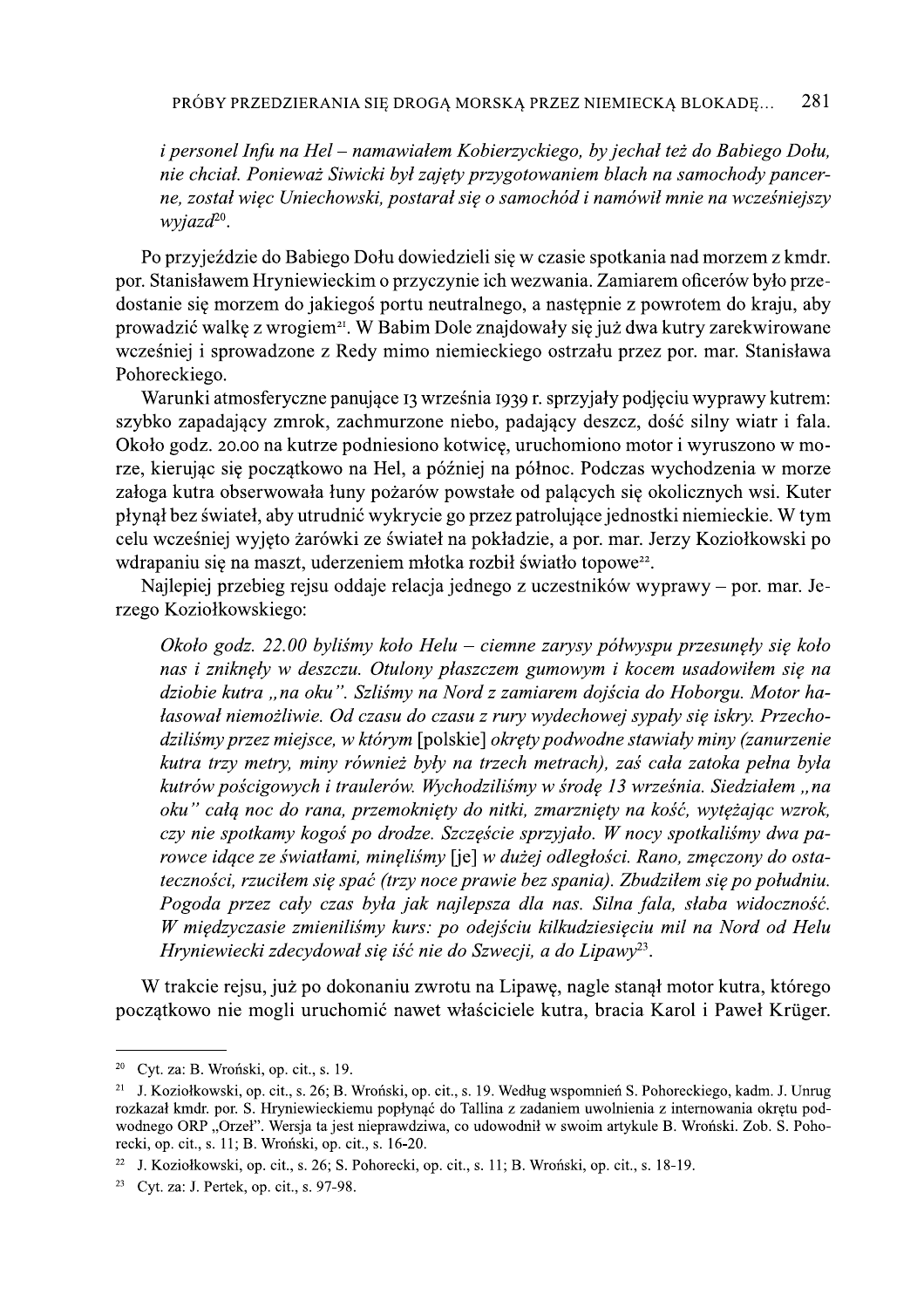Podniesiono żagle, ale po godzinie Kaszubi naprawili motor i ruszono w dalszą drogę. Po zapadnięciu zmroku załoga kutra dostrzegła ciemny pas lądu, sonda pokazała głębokość 5m i wreszcie o godz. 22.00 kuter "Gdy 55" – "Albatros", wpłynął do portu w Lipawie, w którym stanął na kotwicy. Polacy zostali internowani, kuter skonfiskowano, a dwaj jego właściciele zostali na własną prośbę zwolnieni i odesłani do Gdyni<sup>24</sup>.

Kmdr por. Stanisław Hryniewiecki, kpt. mar. Wiktor Łomidze i por. mar. inż. Stanisław Radogost-Uniechowski po wielu przejściach dotarli 3 stycznia 1940 r. do Wielkiej Brytanii, a por. mar. Stanisław Pohorecki i por. mar. Jerzy Koziołkowski znaleźli się tam już wcześniej<sup>25</sup>.

W połowie ostatniej dekady września miała miejsce udana ucieczka co najmniej czterech ludzi na pokładzie kutra rybackiego, który wypłynął wieczorem z Helu. Był to duński kuter rybacki, który z powodu awarii motoru i wybuchu wojny pozostał opuszczony przez załogę w porcie handlowym. Inicjatorem wyprawy był st. mar. Jacek Tracz, który pełnił funkcję łącznika motocyklisty w plutonie ochrony na Helu. O planie ucieczki poinformował dowódcę Rejonu Umocnionego Hel kmdr. Włodzimierza Steyera. W skład załogi kutra wchodzili st. mar. Jacek Tracz oraz Szarmach, Konka i Szyberski. W czasie rejsu kuter został nawet zatrzymany przez trałowiec niemiecki w pobliżu Bornholmu, ale posiadał banderę duńską i dokumenty, ciągnął również sieć w której były dorsze. Niemcy sprawdzili dokumenty, dostali świeże ryby i odpłynęli, niczego nie podejrzewając. Kuter ten, mijając wcześniej wyspy Olandię i Gotlandię, dopłynął 2 października do brzegów Łotwy, gdzie zmieniono bandere duńską na radziecką, a następnie wpłynął do jednego z portów łotewskich, w którym załoga, nie zwracając na siebie uwagi, wysiadła<sup>26</sup>.

W godzinach rannych I października 1939 r. na Helu odbyła się narada u dowódcy Floty kadm. Józefa Unruga. Udział w niej wzięli: dowódca Morskiej Obrony Wybrzeża kmdr dypl. Stefan Frankowski, dowódca Rejonu Umocnionego Hel kmdr Włodzimierz Steyer i szef sztabu Dowództwa Floty kmdr Marian Majewski<sup>27</sup>.

<sup>&</sup>lt;sup>24</sup> S. Pohorecki, op. cit., s. 11-12; B. Wroński, op. cit., s. 19. Według S. Pohoreckiego po odesłaniu do Gdyni braci Karola i Pawła Krügerów został zwolniony na jego własną prośbę st. mar. Wiśniewski i również odesłany do Gdyni. Zob. S. Pohorecki, op. cit., s. 12. Jak podaje J. Pertek, Karol Krüger zmarł w czasie okupacji, a Paweł po otrzymaniu od władz niemieckich polskiego kutra pływał na nim do 1945 r. W 1945 r. ewakuował kutrem żołnierzy niemieckich z Gdyni na Hel, po czym został powieszony na Helu za odmowe wykonania jakiegoś rozkazu. Zob. J. Pertek, op. cit., s. 99. Według E. Jēkabsonsa brat Karola Krügera miał na imie Henryk. Zob. E. Jēkabsons, Internowanie żołnierzy polskich na Łotwie w latach 1939–1940, http://www.wyklady.ekpu.lublin.pl/wyklady/jekabsons/jekabsonsw4.htm (15 01 2013). Zdaniem autora kuter "Gdy 55" – "Albatros" jest prawdopodobnie kutrem, o ucieczce którego wspomina nieznany autor w relacji opisującej rybołóstwo w latach 1939-1945, na którego następnie powołuję się A. Ropelewski albo informacje te dotyczą kutra J. Dency "Gdy 2", który według relacji rybaka P. Bukowskiego wchodził w skład Oddziału Kutrów, a następnie został zabrany przez polskich żołnierzy do Rygi i wrócił na Wybrzeże sprowadzony przez Niemców. Zob. B. Huras, M. Twardowski, op. cit., s. 75; Rybołówstwo w latach 1939 – 1945, "Tygodnik Morski", 13/1962, s. 7; A. Ropelewski, Rybołówstwo na wybrzeżu gdańskim w latach okupacji (1939-1945), "Studia i Materiały do Dziejów Wielkopolski i Pomorza", t. 9, 1966, z. 1, s. 83.

<sup>&</sup>lt;sup>25</sup> J. Pertek, op. cit., s. 100-102; J. Tuliszka, op. cit., s. 197. Oczywiście nieprawdziwe jest stwierdzenie w artykule E. Juśki, o por. mar. J. Koziołkowskim, że...kutrem rybackim "Albatros", poprzez cieśniny duńskie i Morze Północne dopłynął do Szwecji, a potem do Anglii. Zob. E. Juśko, Komandor por. Jerzy Koziołkowski (1911-1990). Tarnowski dowódca jednego ze "Strasznych bliźniaków", "Tarnowskie Studia Historyczne", t. 1, 2009, s. 127.

<sup>&</sup>lt;sup>26</sup> W. Stever, op. cit., s. 111-115; J. Tetter, Bitwy II wojny światowej. Polskie Termopile, "Głos Wybrzeża", 158/1969, s. 5.

<sup>&</sup>lt;sup>27</sup> J. Unrug, *Przemówienie adm. Unruga*, "Nasze Sygnały", 95/1959, s. 11.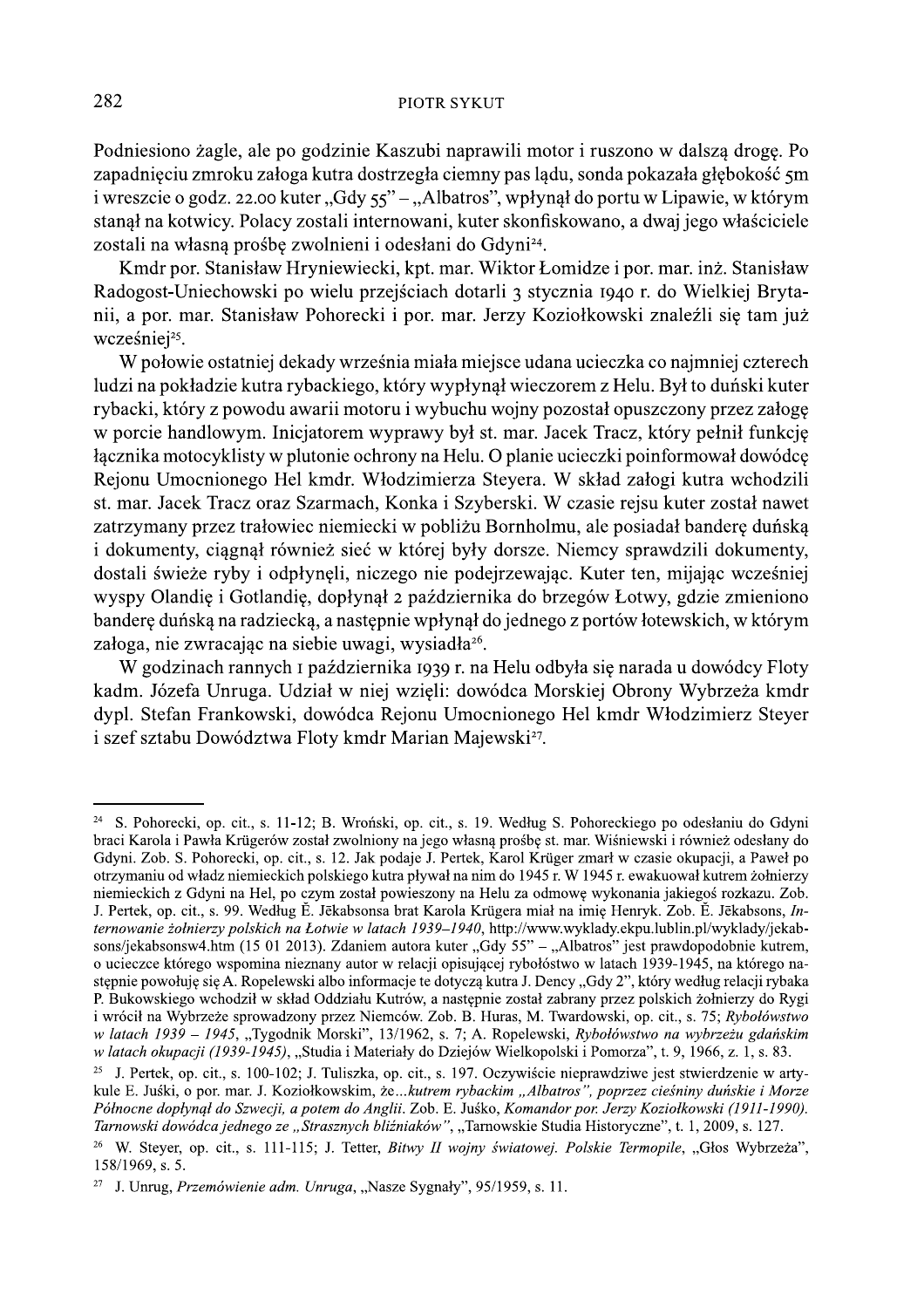Kadm. Józef Unrug poinformował zebranych, że podjął decyzję o kapitulacji ze względu na to, że dalsza walka mogła być prowadzona nie dłużej jednak jak 5 do 10 dni ze względu na brak amunicji artyleryjskiej, a zwłaszcza przeciwlotniczej i spowodowałaby duże straty w załodze RU Hel. Ponadto warunkiem dalszego kontynuowania walki było zażegnanie możliwości dalszych buntów w oddziałach RU Hel, co było związane z rozlewem krwi, do którego nie chciał dopuścić. W tym czasie Hel stracił także znaczenie jako baza dla floty, której okręty zostały zatopione, internowane albo opuściły Bałtyk<sup>28</sup>.

W wyniku decyzji o kapitulacji RU Hel podjęte zostały następne próby przedarcia się przez niemiecką blokadę.

Niepowodzeniem zakończyła się próba ucieczki łodzią rybacką z Jastarni podjęta w dniu I października 1939 r. przez ppor. mar. rez. Jędrzeja Giertycha, ppor. mar. rez. Andrzeja Goebla, ppor. mar. rez. Henryka Borakowskiego, st. mar. Bolesława Nowakowskiego oraz dwóch nieznanych marynarzy. Wszyscy wchodzili w skład kompanii przeciwdesantowej stacjonującej w Jastarni pod dowództwem kpt. mar. rez. Alfreda Jougana<sup>29</sup>. Jeszcze przed ogłoszeniem zawieszenia broni wszyscy trzej oficerowie podjęli decyzję, że nie pójdą do niewoli i będą starali się przedostać łodzią wiosłową przez Bałtyk do Szwecji. Postanowili uciekać łodzią prosto z plaży, ponieważ wzięcie motorówki z portu położonego od strony zatoki spowodowałoby konieczność płynięcia wielu kilometrów wzdłuż brzegu Półwyspu Helskiego, zanim wypłynęliby na otwarte morze<sup>30</sup>. Po uzyskaniu zgody kpt. mar. rez. Alfreda Jougana przystąpili do organizacji wyprawy. Zaproponowali udział w ucieczce trzem marynarzom z kompanii przeciwdesantowej, którzy zgodzili się wziąć udział w tej wyprawie. Czterech ludzi miało wiosłować, jeden sterować, a jeden w tym czasie spać. Niedużą, lekką, płaskodenną łódź wiosłową używaną do połowu węgorzy mieli już od dawna upatrzoną, ale nie znali jej właściciela. Ppor. mar. rez. Jędrzej Giertych wręczył pieniądze znajomej rodzinie kaszubskiej z prośbą o odszukanie właściciela łodzi i przekazanie mu pieniędzy. Za pośrednictwem syna tej rodziny zakupił cztery wiosła<sup>31</sup>. W swoich wspomnieniach ppor. mar. rez. Jędrzej Giertych tak przedstawia przygotowania do ucieczki:

Baryłkę do wody, pływającą kotwicę żagiel (na wypadek gdyby było możliwe nim się posłużyć), pasy ratunkowe, trochę lin – wzięliśmy ze stacji ratowania tonących okrętów. Żal nam było, że nie możemy wziąć z tej stacji łodzi ratowniczej; tą wspaniałą łodzią moglibyśmy nie tylko my, ale i cała gromada innych przeprawić się bezpiecznie przez Bałtyk. Ale tak ogromnym pudłem nie sposób byłoby się przemknąć niepostrzeżenie przez linię blokady<sup>32</sup>.

Niestety załoga łodzi nie posiadała żadnych map i zamierzała kierować się jedynie za pomocą kompasu 100 km na północ, a po zrobieniu zwrotu w kierunku północno-zachodnim płynąć aż do osiągnięcia brzegów Szwecji. Zaopatrzono się również w żywność, którą pobrano z zasobów wojskowych. Podczas oczekiwania na zmierzch załoga łodzi była świadkiem

 $28$  Ibidem, s. 11.

<sup>&</sup>lt;sup>29</sup> H. Borakowski, Spełnione marzenia, w: Ku chwale bandery, red. J. Miciński, Warszawa 1992, s. 51; J. Giertych, Wrześniowcy. Opowieść, Londyn 1957, s. 50-51; B. Nowakowski, Wspomnienia z okresu wojny i okupacji (Archiwum Muzeum Marynarki Wojennej, dalej - AMMW, sygn. 166, s. 5).

<sup>30</sup> J. Giertych, op. cit., s. 50.

 $31\,$ Ibidem, s. 51.

<sup>32</sup> Ibidem. s. 51.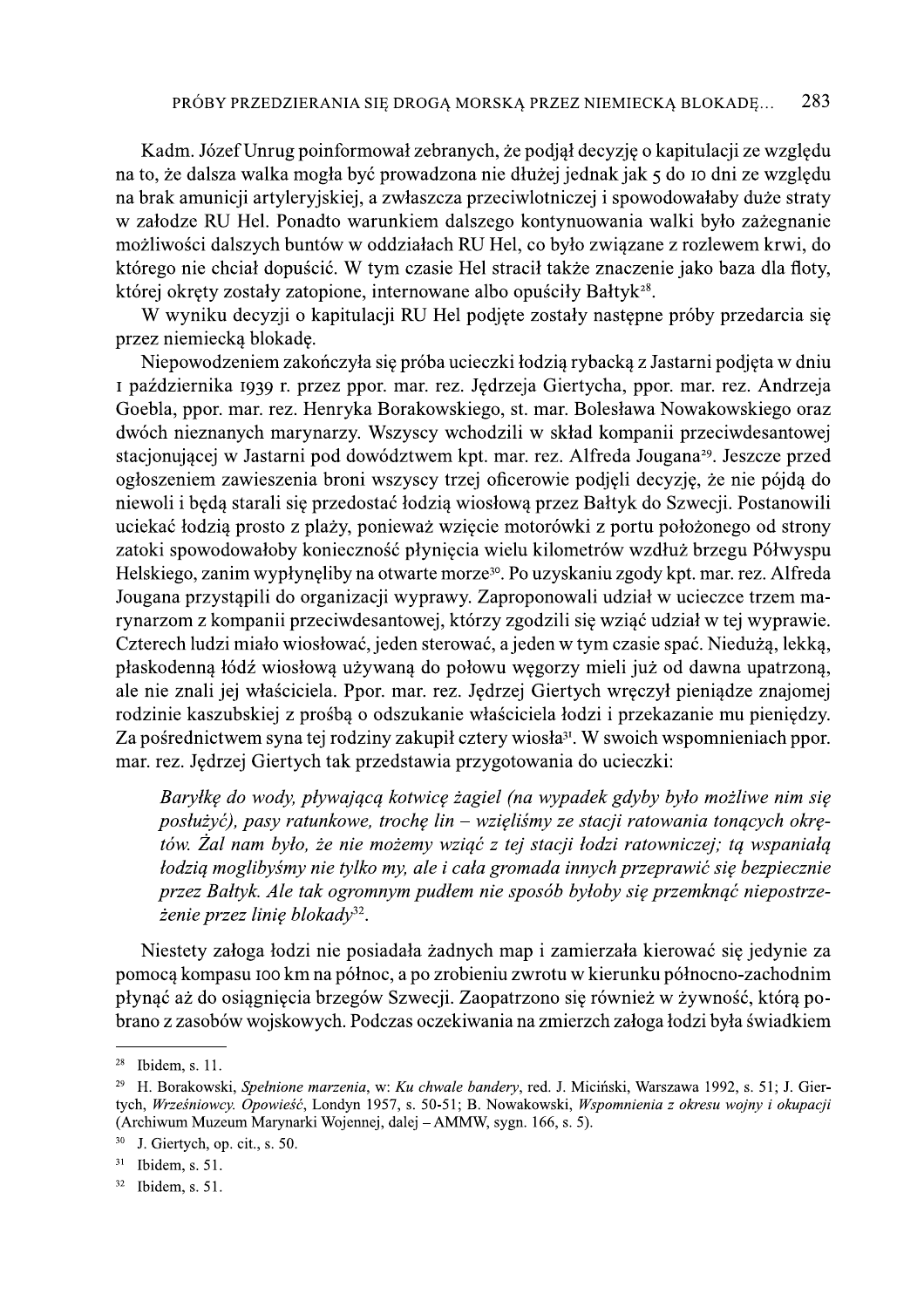zatoniecia niemieckiego trałowca M-85 na minie postawionej przez polski okręt podwodny ORP "Żbik". Kiedy zapadła noc, załoga przeniosła łódź z wydmy na plażę i włożyła do środka swoje rzeczy. Następnie po zdjęciu płaszczy i marynarek tylko w samych swetrach, spodniach i butach weszła do wody, spychając łódź z plaży do wody. Pomagała im grupa kilkunastu marynarzy z Jastarni, prowadząc łódź po wodzie i podpierając jej burty<sup>33</sup>. Łodzią sterował ppor. mar. rez. Henryk Borakowski. Ponieważ fala przybojowa była bardzo silna i odrzucała łódź z powrotem na brzeg, pomagający marynarze musieli kilkakrotnie ponawiać próbę przeprowadzenia łodzi na głębszą wodę. Gdy łódź znalazła się już daleko od brzegu, została zepchnieta przez fale tak, że staneła do niej burta. W wyniku takiego ustawienia łódź przewróciła się do góry dnem, a ppor. mar. rez. Jędrzej Giertych, ppor. mar. rez. Andrzej Goebel i ppor. mar. rez. Henryk Borakowski oraz trzej marynarze wpadli do wody. Nikt nie utonął i nie został ranny. Wszyscy dopłynęli do brzegu wpław. Łódź została wyrzucona przez falę na brzeg. Załoga wyciągnęła ją na plażę, a następnie zaczęła zbierać rzeczy wyrzucone przez morze na brzeg. Niektóre rzeczy zdołano uratować m.in. Jędrzej Giertych odnalazł portfel z fotografiami żony i dzieci oraz dokumenty. Stracono zapasy żywności<sup>34</sup>. Było już późno, gdy całkowicie przemoczeni i zziębnięci oficerowie dotarli na swoją kwaterę, gdzie w jednym z pensjonatów odbywała się pożegnalna kolacja, w której uczestniczyła większość oficerów z garnizonu Jastarnia. Po przebraniu się zjedli kolację, a następnego dnia po kapitulacji RU Hel trafili do niewoli<sup>35</sup>.

Najbardziej znaną i udaną próbą przerwania niemieckiej blokady Helu była ucieczka do Szwecji kutra pościgowego Straży Granicznej "Batory"<sup>36</sup>. Organizatorem i dowódcą wyprawy był kierownik Referatu Radiowego Szefostwa Służby Łaczności Komendy Portu Wojennego w Gdyni, kpt. Jerzy Milisiewicz<sup>37</sup>. To on właśnie przedstawił pomysł wydostania się z Helu na ścigaczu "Batory" kadm. Józefowi Unrugowi, który po południu z października udzielił ogólnego zezwolenia wszystkim, którzy chcieli i mogli się wydostać z Helu<sup>38</sup>. Razem z kpt. Jerzym Milisiewiczem udział w wyprawie wzięło 6 oficerów: zaprzyjaźniony z nim kpt. mar. Konrad Sawicz-Korsak (oficer sygnałowy Dowódcy Floty), kpt. mar. Eligiusz Ceceniowski (dowódca trałowca "Czajka"), por. mar. Tadeusz Męczyński (II oficer artyleryjski

<sup>&</sup>lt;sup>33</sup> Według relacji B. Nowakowskiego jednym z pomagających marynarzy był chor. Wojtkowiak. Zob. B. Nowakowski, op. cit., s. 5.

<sup>34</sup> H. Borakowski, op. cit., s. 51; J. Giertych, op. cit., s. 51-53;

<sup>&</sup>lt;sup>35</sup> J. Giertych, op. cit., s. 53; Z. Boczkowski, *Miny za burta*, Warszawa 1975, s. 113. Z. Boczkowski mylnie podaje, ze jednym z uciekinierów był ppor. mar. rez. T. Pocełujew. Zob. Z. Boczkowski, op. cit., s. 113.

<sup>&</sup>quot;Batory" – kuter pościgowy Straży Granicznej zbudowany w Stoczni Modlińskiej. Rozpoczęcie budowy nastapiło pod koniec 1930 r., wodowanie 23 kwietnia 1932 r., a ukończenie 7 maja 1932 r. Wyporność 26,5 t std., po 1933 r. 28 t. Długość całkowita 21,2 m, szerokość 3,6 m, wysokość 2,25 m, zanurzenie 1,1-1,35 m. Naped 2 silniki 12 cylindrowe benzolowe Maybach o mocy 550 KM każdy i 1 silnik 6 cylindrowy Diesel również firmy Maybach o mocy 175 KM. Uzbrojenie 2 ckm Maxim 08 kal. 7,9 mm. Prędkość max. 24,32 węzła. Załoga 9 ludzi. Zob. I. Bieniecki, Jednostki pływające polskich formacji ochrony granicy morskiej w latach 1918-1939, w: 80 rocznica powstania Straży Granicznej II Rzeczypospolitej, red. A. Gosławska-Hryhorczuk, Warszawa-Kętrzyn 2008, t. 2, s. 62-63; M. Filipowicz, Ludzie, statki i okręty, Gdańsk 1985, s. 39; M. Kuligiewicz, Kuter pościgowy Batory, Warszawa 1974, s. 7; B. Huras, M. Twardowski, op. cit., s. 240. Według B. Hurasa i M. Twardowskiego niektóre źródła podają, że "Batory" uzbrojony był w 3 ckm. Zob. B. Huras, M. Twardowski, op. cit., s. 240.

 $37$  J. Milisiewicz wspomina w swojej relacji, że planował najpierw ucieczkę łodzią 6-wiosłową, a w dniu 1 X 1939 r. próbował uruchomić silnik na statku dozorczym ochrony rybołówstwa "Kania". Próba ta wskutek wypuszczenia sprężonego powietrza zakończyła się niepowodzeniem. Zob. J. Milisiewicz, Pamietnik przeprawy na kutrze "Batory" i wspomnienia z internowania w Szwecji 1939-1943, "Biuletyn Historyczny", 21/2006, s. 84.

 $38$  J. Unrug. op. cit., s. 11.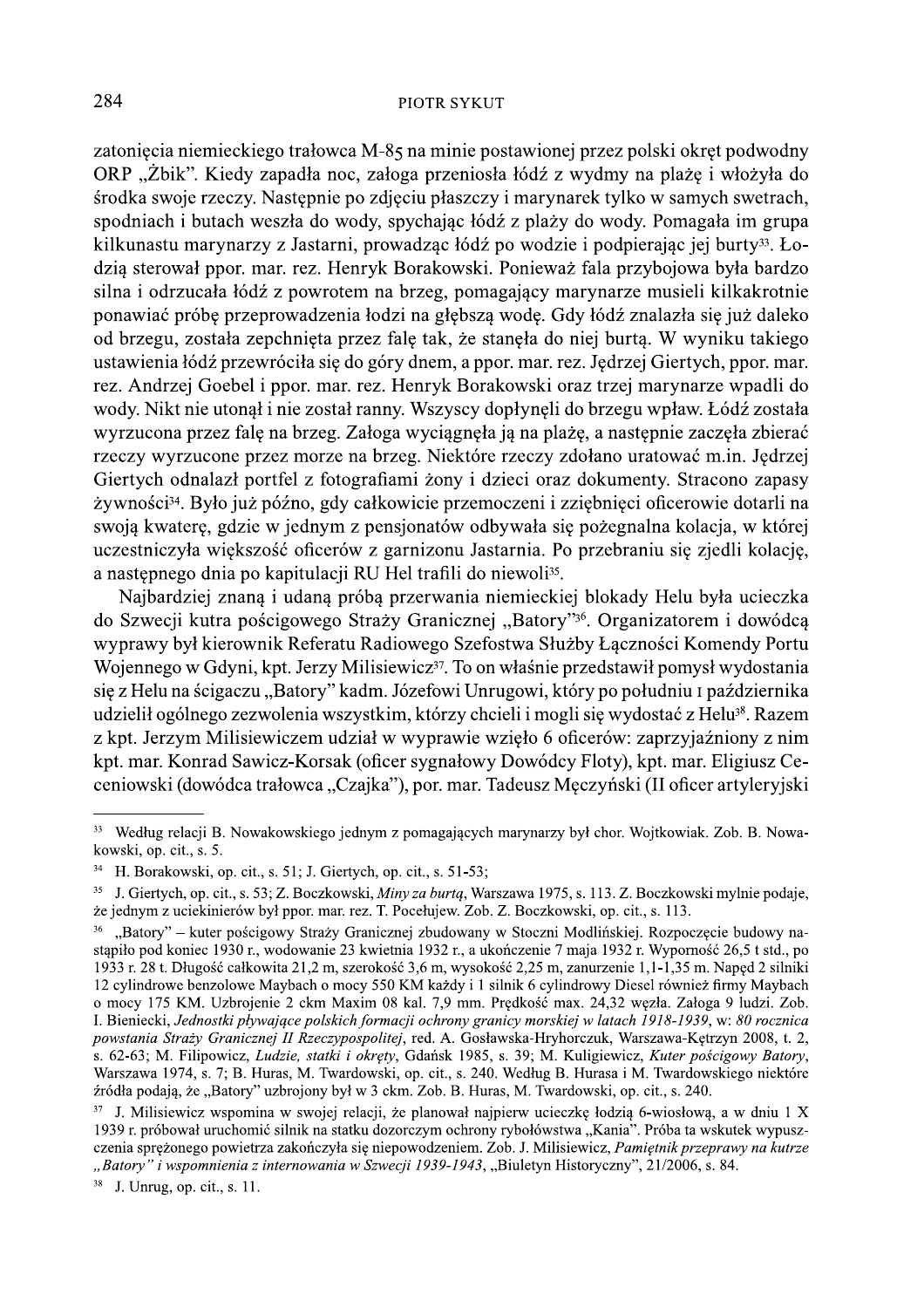na stawiaczu min "Gryf"), por. mar. Alfons Górski i ppor. mar. Mieczysław Tarczyński (pomocnik oficera sygnałowego Dowódcy Floty). Na kutrze oprócz oficerów znajdowali się także mat Alfred Checiński, starsi marynarze Stanisław Kwiatkowski, Henryk Pull, Antoni Słomiński i mar. rez. Witold Hubert. Udział w wyprawie wzięli także trzej marynarze ze stałej załogi "Batorego", mianowicie II motorzysta ścigacza mat Roch Kaźmierczak, kpr. Straży Granicznej Jan Gawlik i radiotelegrafista Stanisław Lis oraz dwóch urzędników kontraktowych Dowództwa Floty: Kazimierz Sokołowski i Stanisław Nikiel. Razem na ścigaczu "Batory" znalazło się 16 ludzi<sup>39</sup>.

Na kutrze zamierzał wydostać się z Helu również kpt. Bolesław Żarczyński, dowódca 2 Morskiego Plutonu Żandarmerii na Helu, ale gdy przebywał na pokładzie ścigacza, żandarm pełniący służbę przy wejściu na molo zameldował, że jest on wzywany do telefonu znajdującego się w budce wartownika. Telefonował dowódca Rejonu Umocnionego Hel kmdr Włodzimierz Steyer, który polecił kpt. Bolesławowi Żarczyńskiemu zorganizowanie z podległych mu żandarmów służby policyjno-porządkowej w Helu, ponieważ otrzymał informacje o rabunkach dokonywanych przez marynarzy. Następnie po dotarciu do kwatery plutonu wysłał znajdujących się tam około 10 żandarmów na patrolowanie wsi i wrócił do portu, ale "Batory" już odpłynął<sup>40</sup>.

Kpt. Jerzy Milisiewicz planował wyruszyć o godz. 18.00, ale por. mar. Tadeusz Męczyński nie przywiózł benzyny z portu wojennego. Na "Batorym" była tylko ropa do silnika Diesla. Potrzebną benzynę przepompowano z motorówki Straży Granicznej "Mazur" i kuter wypłynął I października 1939 r. o godz. 19.40<sup>41</sup>.

"Batory" po wyjściu z portu rybackiego i opłynięciu cypla Półwyspu Helskiego rozwinął prędkość marszową 15 węzłów, płynąc na silnikach benzolowych, kursem 45°, w kierunku północno-wschodnim. Przy sterze stał kpt. Jerzy Milisiewicz, który posiadał dyplom kapitana żeglugi jachtowej i pływając na jachtach, był kilka razy w Szwecji, a także znał nawet trochę język szwedzki. W maszynowni nadzór pełnił por. mar. Tadeusz Męczyński, a pozostali oficerowie pełnili służbę obserwacyjną na pokładzie, kpt. mar. Konrad Sawicz-Korsak na

<sup>&</sup>lt;sup>39</sup> J. Milisiewicz, op. cit., s. 89-90; J. Pertek, Jak przerywano blokadę na Helu, "Morze", 10/1959, s. 28; idem, Ryzykowna eskapada. Jak ścigacz "Batory" forsował blokadę Helu, "Litery", 11/1964, s. 2; idem, Wielkie dni małej floty, Poznań 1987, s. 156-157; Spis załogi "Batorego" sporządzony przez kpt. Milisiewicza w Klintehamn (Izba<br>Pamięci Jerzego Pertka w Bibliotece Raczyńskich); Polska flyktingar från Hela till Gotland, "Gotlands Allehanda" z 3 X 1939 r.; "Batory" i gotländska farvatten, "Gotlands Allehanda" z 6 X 1939 r. W relacji W. Salamona pod datą 1 XI 1939 r. znajduje się informacja, że w grupie przybyłych uciekinierów z kutra pościgowego "Batory", znajdował się oficer o nazwisku Jankisz. Zob. I. Bieniecki, op. cit., s. 76.

B. Zarczyński, Wspomnienia ze służby w 2 Morskim Plutonie Żandarmerii na Helu, w: Ostatnia Reduta. Sprawozdania z walk i relacje obrońców Helu, red. R. Witkowski, Gdańsk 1973, s. 301. Jak wspomina por. mar. obs. K. Szczęsny z Morskiego Dywizjonu Lotniczego, który szykował się do ucieczki na jednym z kutrów rybackich, zdołał on przekonać por. mar. A. Górskiego z "Batorego" do ucieczki razem z nim na kutrze rybackim "Hel 117" – "Adela". Por. mar. A. Górski zostawił mu swój płaszcz podbity futrem i pobiegł zabrać swoje rzeczy ze ścigacza, ale popłynął jednak na "Batorym". Por. mar. obs. K. Szczęsny został z jego płaszczem, który przydał się w niewoli. Zob. A. Gosk, Zagłada Morskiego Dywizjonu Lotniczego, "Morze", 9/1984, s. 31. Na ucieczkę "Batorym" nie zdecydował się I motorzysta J. Lis ze stałej załogi ścigacza, ponieważ nie chciał zostawić rodziny. Po kapitulacji RU Hel został rozstrzelany 17 XI 1939 r. Zob. T. Falba, Rodzinny kuter pościgowy. Lisowie na Batorym, "Nasze Morze", 10/2010, s. 36-37. Na pokładzie ścigacza zamierzał także uciekać kpr. żand. A. Seroka, ale zrezygnował w ostatniej chwili. Zob. A. Seroka, 32 dni obrony Helu, Olsztyn 1979, s. 160-163. Propozycję ucieczki "Batorym" odrzucił kpt. Antoni Kasztelan ze sztabu kadm. J. Unruga. 14 XII 1942 r. został zgilotynowany przez Niemców w Królewcu. Zob. S. Kudela, Kapitan Antoni Kasztelan (1898-1942), "Biuletyn Historyczny", 17/2001, s. 171; J. Łubkowski, Kapitan Antoni Kasztelan – tragiczna postać września, "Biuletyn Historyczny", 20/2005, s. 267.

 $41$  J. Milisiewicz, op. cit., s. 85.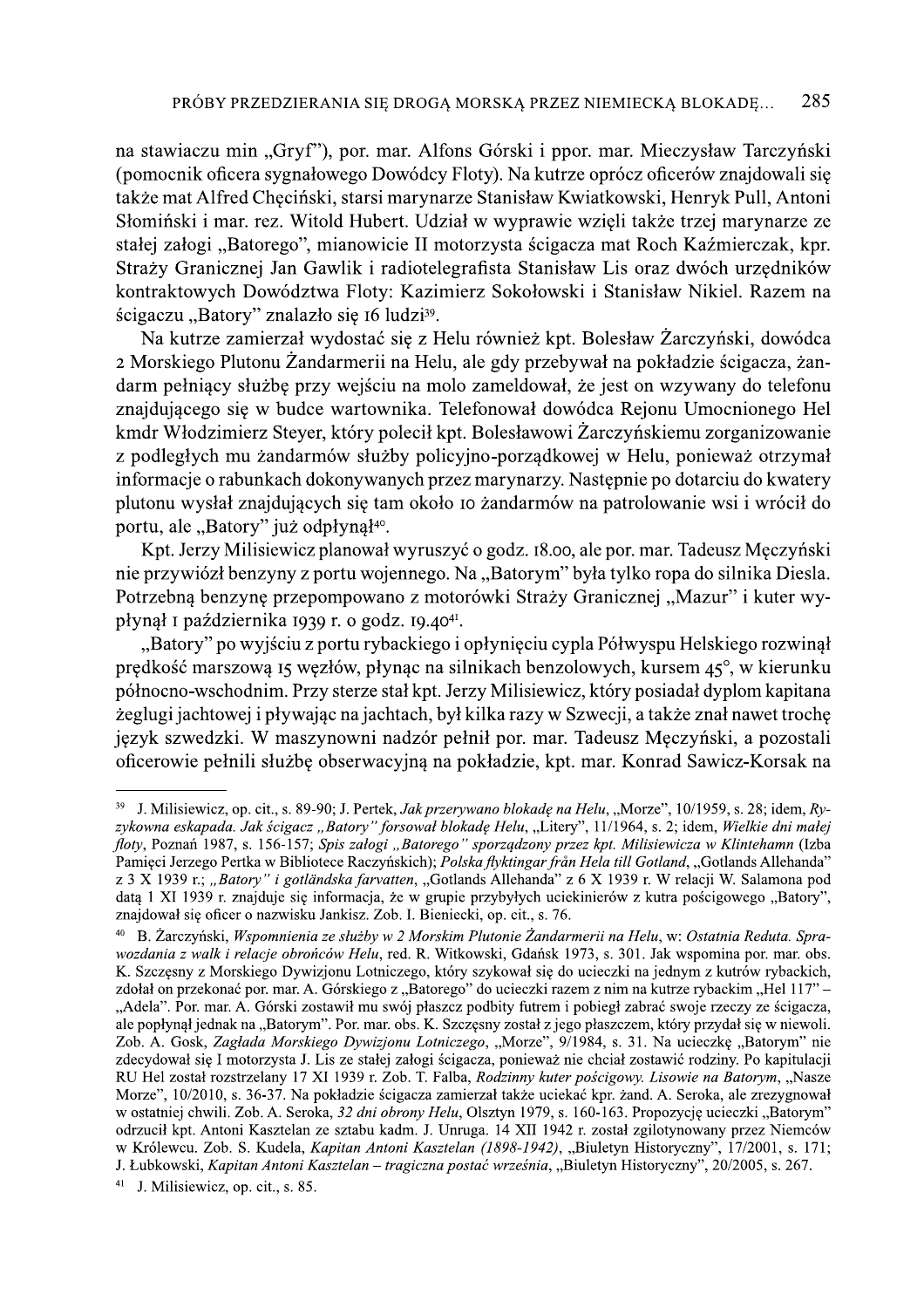dziobie, a kpt. mar. Eligiusz Ceceniowski, por. mar. Alfons Górski i ppor. mar. Mieczysław Tarczyński po obu burtach i na rufie. Początkowo "Batory" płynął kursem równoległym do Mierzei Wiślanej, gdzieś poza Brüsterort, a po dwóch godzinach, gdy minieto Piławe, kpt. Jerzy Milisiewicz zmienił kurs na północno-zachodni na Hoburg. Paliwa do silników benzolowych pozostało jeszcze wtedy na co najmniej 10 godzin. O godz. 23.00 obserwatorzy na ścigaczu zauważyli światła z lewej burty z odległości wystarczającej na zmianę kursu na  $90^{\circ}$  i pozostanie niezauważonym. Następnie, gdy zauważona jednostka – prawdopodobnie okręt wojenny – odpłynęła, "Batory" wykonał zwrot 180° w lewo za jej rufą na dawny kurs. Na szczęście kuter płynął bez świateł rozpoznawczych. O północy ponownie zauważono światła obcego okrętu, ale również zdążono go wyminąć. O godz. 8.00 motorzysta ścigacza mat Roch Kaźmierczak zameldował, że benzolu pozostało tylko jeszcze na dwie godziny rejsu, w wyniku czego kpt. Jerzy Milisiewicz wydał rozkaz uruchomienia silnika Diesla. Mimo pewnych trudności mat Roch Kaźmierczak zdołał uruchomić silnik Diesla. Zapas ropy pozwalał płynąć ścigaczowi na tym silniku 10 godzin<sup>42</sup>.

Mar. rez. Witold Hubert wspomina w swojej relacji o uczuciu głodu i pragnienia, które towarzyszyło załodze "Batorego":

Jesteśmy solidnie głodni, a przede wszystkim szalenie doskwiera pragnienie. Próbuje na prymusie zrobić kawę. Tak, ale wodę mamy tylko tą, po której płyniemy. Co z tego wyszło, to trudno nazwać, lecz zmoczeni, zmarznięci i spragnieni wypiliśmy po kilka łyków tego napoju<sup>43</sup>.

W tym czasie pogoda się pogorszyła, wzrosła siła wiatru i wysokość fali, a "Batory" płynący już kilkanaście godzin powinien był według części załogi znaleźć się w Szwecji. Żądali oni zmiany dotychczasowego kursu, który uważali za błędny. W wyniku sondowania dna okazało się, że ścigacz znajduje się na Ławicy Hoburg, a więc kurs był właściwy. Wtedy stanęły silniki benzolowe i "Batory" płynął tylko na silniku Diesla. Wkrótce pogoda się poprawiła, a ścigacz znalazł się o godz. 12.00<sup>44</sup> na trawersie latarni morskiej znajdującej się na południowym cyplu Gotlandii. Po opłynięciu cypla skierował się do Visby na zachodnim wybrzeżu wyspy. Gdy "Batory" znajdował się niedaleko wysepki Karlsö tuż przed godz. 15.00 zauważono z jego pokładu niemiecki okręt, ale w tym momencie przypłynął szwedzki torpedowiec "Rangun", który poprowadził polską jednostkę do portu Klintehamn, gdzie zakotwiczyła o godz. 15.30, kończąc swoją wyprawę przez Bałtyk do Szwecji<sup>45</sup>.

<sup>42</sup> W. Hubert, Mój udział w walkach obronnych na Helu 1939 r. Ucieczka do Szwecji na motorówce "Batory" (AMMW, svgn. 449, s. 2-3); J. Milisiewicz, op. cit., s. 86-87; J. Pertek, *Jak przerywano blokade na Helu*, "Morze", 10/1959, s. 26, 28; idem, Ryzykowna eskapada. Jak ścigacz "Batory" forsował blokade Helu, "Litery", 11/1964, s. 2-3; idem, Wielkie dni małej floty, Poznań 1987, s. 157-158.

 $43$  W. Hubert, op. cit., s. 3.

<sup>&</sup>lt;sup>44</sup> Według relacji W. Huberta około godz. 12.00 "Batory" został zauważony przez niemiecki samolot, który po zatoczeniu nad kutrem dwóch kół odleciał. Zob. W. Hubert, op. cit., s. 3.

Ibidem, s. 3; K. Madeja, Ucieczka przez noc, "Panorama", 1/1987, s. 12-13; J. Milisiewicz, op. cit., s. 85-86; 45 J. Pertek, Jak przerywano blokadę na Helu, "Morze", 10/1959, s. 26; idem, Ryzykowna eskapada. Jak ścigacz "Batory" forsował blokadę Helu, "Litery", 11/1964, s. 3; idem, Wielkie dni małej floty, Poznań 1987, s. 158-159; W. Steyer, Zagon kutra motorowego "Batory", "Żołnierz Polski", 35/1946, s. 9. Nie wiadomo dokładnie, czy nie-<br>miecki okręt, którym miało być awizo "Grille", otworzył ogień i czy towarzyszyły mu niemieckie ścigacze. Zob. W. Hubert, op. cit., s. 3; K. Madeja, op. cit., s. 13; J. Pertek, Ryzykowna eskapada. Jak ścigacz "Batory" forsował blokade Helu, "Litery", 11/1964, s. 3; W. Steyer, op. cit., s. 9.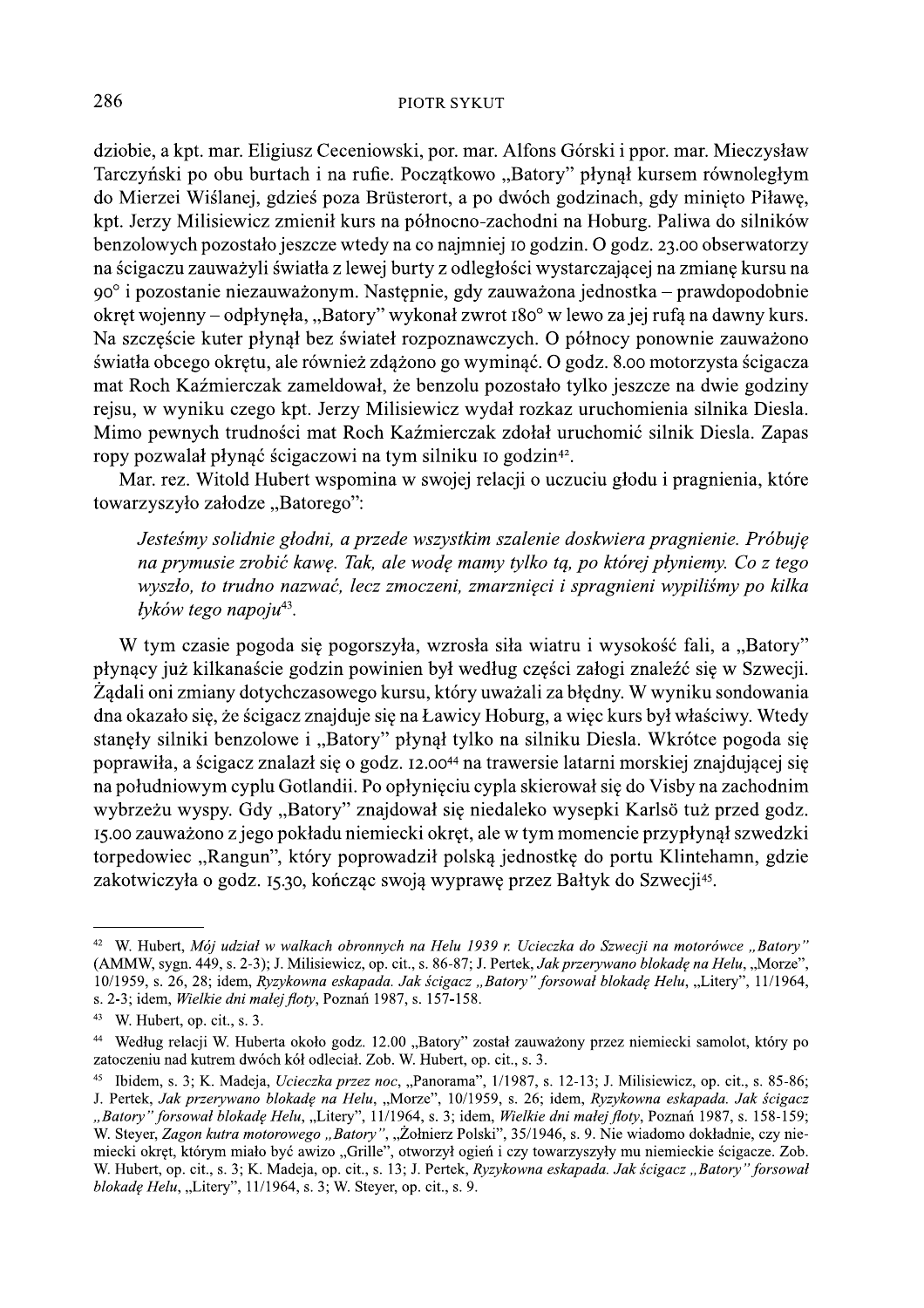Kpt. Jerzy Milisiewicz po zejściu na ląd natychmiast porozumiał się telefonicznie z posłem polskim w Sztokholmie, który jednak w żaden sposób nie był w stanie pomóc załodze ścigacza. Dowódca torpedowca "Ragnar" kpt. Ström zaprosił kpt. Jerzego Milisiewicza wraz z jednym oficerem Polskiej Marynarki Wojennej na kolację, podczas której tłumaczył przepisy dotyczące internowania. Po kolacji kpt. Jerzy Milisiewicz wrócił na pokład ścigacza, który z portu miał wyprowadzić por. mar. Tadeusz Męczyński. Około godz. 18.30 podczas odcumowania doszło do złamania rufowego masztu flagowego i uszkodzenia śruby od silnika Diesla w wyniku najechania na kamienną mieliznę. Ścigacz próbowano zepchnąć na głębszą wodę za pomocą lin przerzuconych z rufy na brzeg i ciągniętych przez Szwedów zgromadzonych w porcie. Gdy to się wreszcie udało, po dwóch obrotach zatrzymała się śruba. W wyniku tego zdarzenia i braku możliwości szybkiej naprawy po upływie 24 godzin ścigacz został internowany, mimo że nie był okrętem wojennym. Wcześniejsze rozmowy z władzami szwedzkimi w sprawie paliwa na przejście "Batorego" do Visby i dalej nie odniosły żadnego skutku. Ponadto władze szwedzkie otrzymały listę załogi ścigacza z adnotacją, że właścicielem jednostki jest Polska Marynarka Wojenna<sup>46</sup> i kpt. Jerzy Milisiewicz musiał wyjaśniać to nieporozumienie. 3 października 1939 r. o godz. 6.00 "Batory" opuścił Klintehamn na holu, płynąc za torpedowcem "Ragnar" do Visby, gdzie został wzięty na slip, aby można było dokonać naprawy uszkodzonej śruby. Trzej celnicy i dwaj urzędnicy cywilni oraz mar. rez. Witold Hubert zostali zwolnieni. Natomiast resztę załogi internowano<sup>47</sup>.

W dniu I listopada 1939 r. ścigacz "Batory" został przeprowadzony na holu przez dozorowiec "Snapphanen" do Vaxholmu, gdzie znajdowały się wszystkie internowane w Szwecji polskie jednostki jak "Dar Pomorza" i okręty podwodne ORP "Sęp", ORP "Ryś" i ORP  $Z$ bik'<sup>48</sup>.

Niepowodzeniem zakończyła się próba przerwania niemieckiej blokady Helu przez dwa kutry rybackie, które opuściły po godz. 20.00 port rybacki Hel już po wypłynięciu ścigacza "Batory". Jeden z nich kuter, "Hel 117" – "Adela"<sup>49</sup>, którego współwłaścicielami byli ppor. mar. rez. Józef Lipski i rybak Szewczyk, zabrał większość oficerów marynarki, która zdecydowała się na tę ryzykowną wyprawę. Wśród nich znaleźli się kmdr por. Stefan de Walden, kmdr por. rez. Adam Mochuczy, kmdr ppor. Kazimierz Szalewicz i kmdr ppor. Jan Łuszczkiewicz oraz kpt. mar. Józef Chodakowski, kpt. mar. rez. Mieczysław Jacynicz, kpt. mar. pil. Aleksander Krawczyk, kpt. mar. Bohdan Mańkowski<sup>50</sup>, kpt. mar. Wiktor Pstruszeński, kpt. mar. Józef Puzyna i kpt. mar. Kazimierz Sulisz, a także por. mar. Zygmunt

Spis załogi "Batorego" sporządzony przez kpt. Milisiewicza w Klintehamn (Izba Pamieci Jerzego Pertka w Bibliotece Raczyńskich).

<sup>&</sup>lt;sup>47</sup> J. Milisiewicz, op. cit., s. 88-90; J. Pertek, Jak przerywano blokadę na Helu, "Morze", 10/1959, s. 28; idem, Ryzykowna eskapada. Jak ścigacz "Batory" forsował blokade Helu, "Litery", 11/1964, s. 3; idem, Wielkie dni malej floty, Poznań 1987, s. 159-160. W szwedzkim artykule zamieszczonym w internecie podana jest informacja, że jednak dostarczono na pokład "Batorego" 15 kg paliwa do silnika Diesla. Ponadto próby ściągnięcia kutra z mielizny odbywały się w świetle reflektorów stojącej na nabrzeżu taksówki. Zob. M. Lundgren, R. Wróblewski, Polska Batorys flykt till Gotland 1939, http://www.tjelvar.se/flyktingar/polen-2.htm (20 09 2013).

<sup>&</sup>lt;sup>48</sup> J. Pertek, Ryzykowna eskapada. Jak ścigacz "Batory" forsował blokadę Helu, "Litery", 11/1964, s. 3; idem, Wielkie dni małej floty, Poznań 1987, s. 160.

<sup>&</sup>quot;Hel 117" – "Adela" – kuter drewniany zbudowany w 1938 r. w stoczni Rybackiej w Gdyni, długość 19,10 m, szerokość 5,15 m, data rejestracji 10.03.1938 r. Zob. B. Huras, M. Twardowski, op. cit., s. 32.

Akta osobowe Bohdana Mańkowskiego (Archiwum Urzedu do Spraw Kombatantów i Osób Represionowanych, sygn. K-6.011.188, s. 4,7).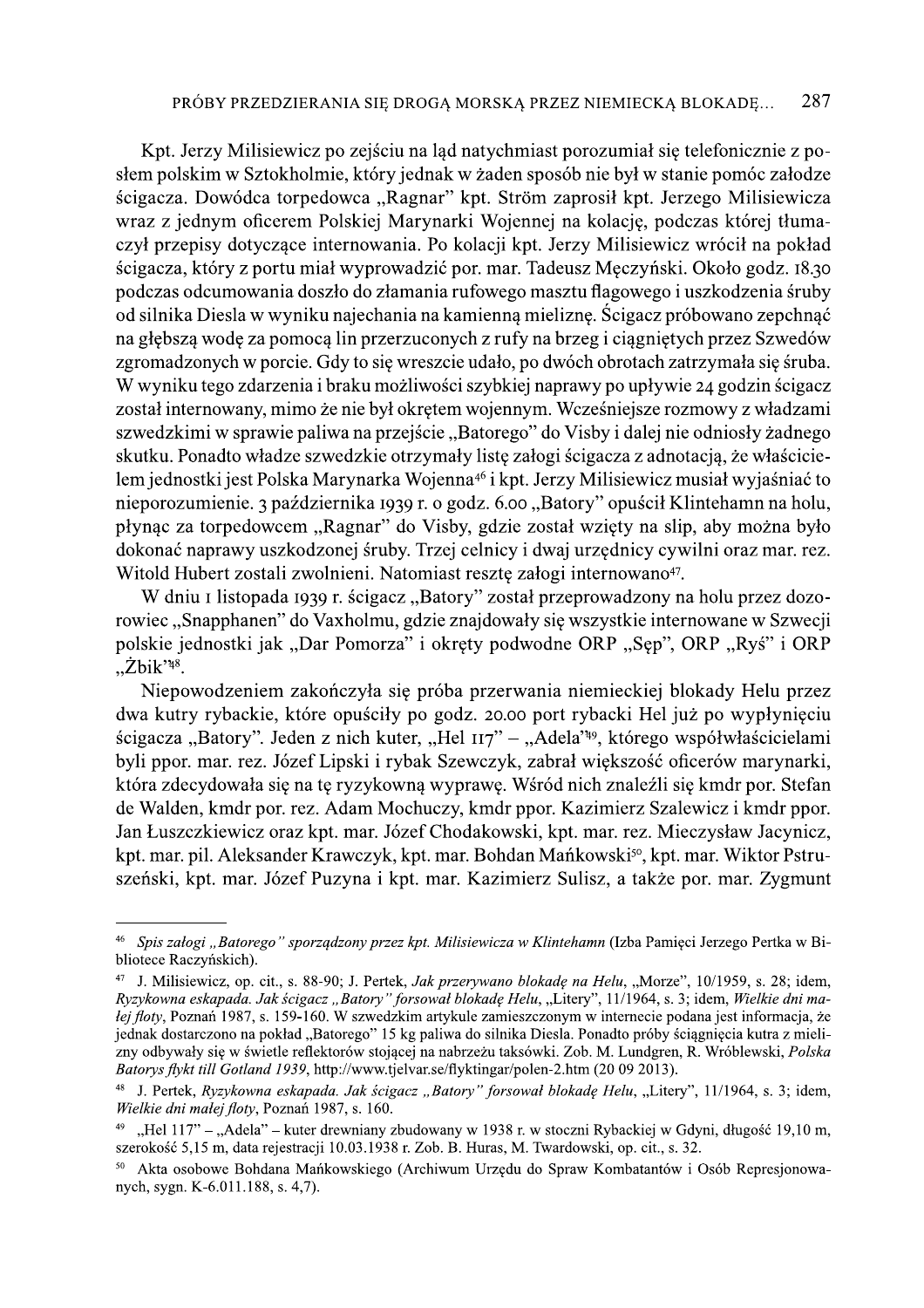Grabowski, por. mar. pil. Zdzisław Juszczakiewicz, por. mar. Wacław Krzywiec, por. mar. obs. Kazimierz Szczęsny i por. inż. Józef Bieńkiewicz. Na kutrze znaleźli się także: bos.<br>pchor. inż. Zygmunt Kiciński, współwłaściciel kutra ppor. mar. rez. Józef Lipski oraz kilku

PIOTR SYKUT<br>
Grabowski, por. mar. pil. Zdzisław Juszczakiewicz, por. mar. Wacław Krzywiec, por. mar.<br>
obs. Kazimierz Szczęsny i por. inż. Józef Bieńkiewicz. Na kutrze znaleźli się także: bos.<br>
pehor. inż. Zygmunt Kiciński, Por R SYKUT<br>
Tranchowski, por. mar. pil. Zdzisław Juszczakiewicz, por. mar. Wacław Krzywiec, por. mar.<br>
obs. Kazimierz Szczesny i por. inż. Józef Bienkiewicz. Na kutrze znależli się także: bos.<br>
połoficerów imarynarzy, któ Pławski, ppor. mar. Ludwik Zaborski, ppor. mar. Jerzy Żytowiecki oraz ppor. mar. rez. Tadeusz Jasicki i ppor. mar. rez. Michał Niczko. Ponadto na kutrze znajdowało się około<br>20 podoficerów i marynarzy. Dowódcą kutra został wybrany przez uciekających ppor. mar. pono. mz. Zygmun Krenski, wsporowascecie kutra ppor. mar. rez. jozet Lipski oraz kiiku<br>podoficerów i marynarzy, których nazwisk nie udało się ustalić. Dowódcą kutra został kmdr<br>por. Stefan de Walden.<br>Natomiast na drugim ku

Por. mar. obs. Kazimierz Szczęsny wspomina w swojej relacji, jak dowiedział się o planowanej ucieczce kutrami:

 $W$  przeddzień kapitulacji półwyspu przybył do nas łącznik, wręczając mi pisemne polecenie stawienia się w Helu, gdyż planowana jest ewakuacja części oficerów na kutrach. Polecono przebrać się w cywilne rzeczy, upodabniające nas do rybaków. Cudacznie przebrany, ale ze swoim lotniczym skórzanym płaszczem i w czapce zameldowałem się na Helu. Na miejscu były już grupy szykujących się do ewakuacji. Dostałem przydział na zmobilizowany kuter, własność Józia Lipskiego<sup>53</sup>.

Natomiast kpt. mar. rez. Mieczysław Jacynicz wspomina w swojej relacji, jak zamierzano przedrzeć się przez linie niemieckiej blokady morskiej polskiego Wybrzeża:

Plan ucieczki był następujący: aby ominąć normalnie rejony patrolowane przez niemieckie okręty, mieliśmy płynąć początkowo w stronę Piławy, potem zmienić kurs na  $p\acute{o}thoc$ . Godziny oczekiwania nocy wlokły się niemiłosiernie. Zwiększało to podniecenie i nerwy. Ci koledzy, którzy z nami nie płynęli, odradzali jazdę, tłumacząc nam, że to szaleństwo włażenie śmierci w ramiona. Nic nie wskórali. Było nam wszystko jedno, a może się uda? $54$ . Sheetie okrety. The interestic probably interestic possites wyorzeza.<br>
Plan ucieczki był następujący: aby ominąć normalnie rejony patrolowane przez nie-<br>
mieckie okręty, mielismy płynąć początkowo w stronę Plilawy, potem z

Potwierdza to por. mar. obs. Ka

<sup>&</sup>lt;sup>51</sup>, Hel 111" - "Aleksander" – kuter drewniany zbudowany w 1938 r. w stoczni Rybackiej w Gdyni, długość 19,10 m, szerokość 5,15 m, data rejestracji 10.03.1938 r. Zob. B. Huras, M. Twardowski, op. cit., s. 32.

 $^{52}$  J. Czerwiński, Ucieczka ewazyjna z Helu. Na kutrach rybackich, dla uniknięcia niewoli (Izba Pamięci Jerzego Pertka w Bibliotece Raczynskich, s. 1); idem, *Marynarski podkop. (Wspomnienia wojenne oficera Marynarki* Wojennej), "Przegląd Morski", 1/1989, s. 59-60; J. Pertek, *Jak przerywano blokadę na Helu*, "Morze", 10/1959, s. 26; idem, *Wielkie dni matej floty*, Poznan 1987, s. 156; idem, *Mata flota wielka duchem*, Poznan 1989, s. 115-116. Według J. Pertka na jednym z kutrów znajdował się ppor. art. rez. inz. Sławosz Borowski. Zob. J. Pertek, *Mała flota* 111" – "Aleksander" – kuter drewniany zbudowany w 1938 r. w stoczni Rybackiej w Gdyni<br>
sość 5,15 m, data rejestracji 10.03.1938 r. Zob. B. Huras, M. Twardowski, op. cit., s. 32.<br>
erwiński, *Ucieczka ewazyjna z Helu. Na kut* wielka duchem, Poznan 1989, s. 116. 3. Cazwansi, Octezza e Rougayma 2 rient. An attach ryotackin, an attachem, propaganel mewor (izon a tampe) (Prenka w Bibliotece Raczyńskich, s. 1); idem, *Marynarski podkop. (Wypomneina wojenne oficera Marynarki Wojennej)* 

<sup>53</sup> A. Gosk, Zagłada Morskiego Dywizjonu Lotniczego, "Morze", 9/1984, s. 31.

<sup>&</sup>lt;sup>54</sup> Cyt. za: J. Pertek, *Mała flota wielka duchem*, Poznań 1989, s. 116-117.

<sup>&</sup>lt;sup>55</sup> A. Gosk, op. cit., s. 31. Płynący drugim kutrem ppor. mar. rez. T. Jasicki twierdzi, że po wypłynięciu za pół-<br>wysep od razu skierowano się na północ na wyspę Gotland. Tę wersję potwierdza dowódca trałowca "Nautilus",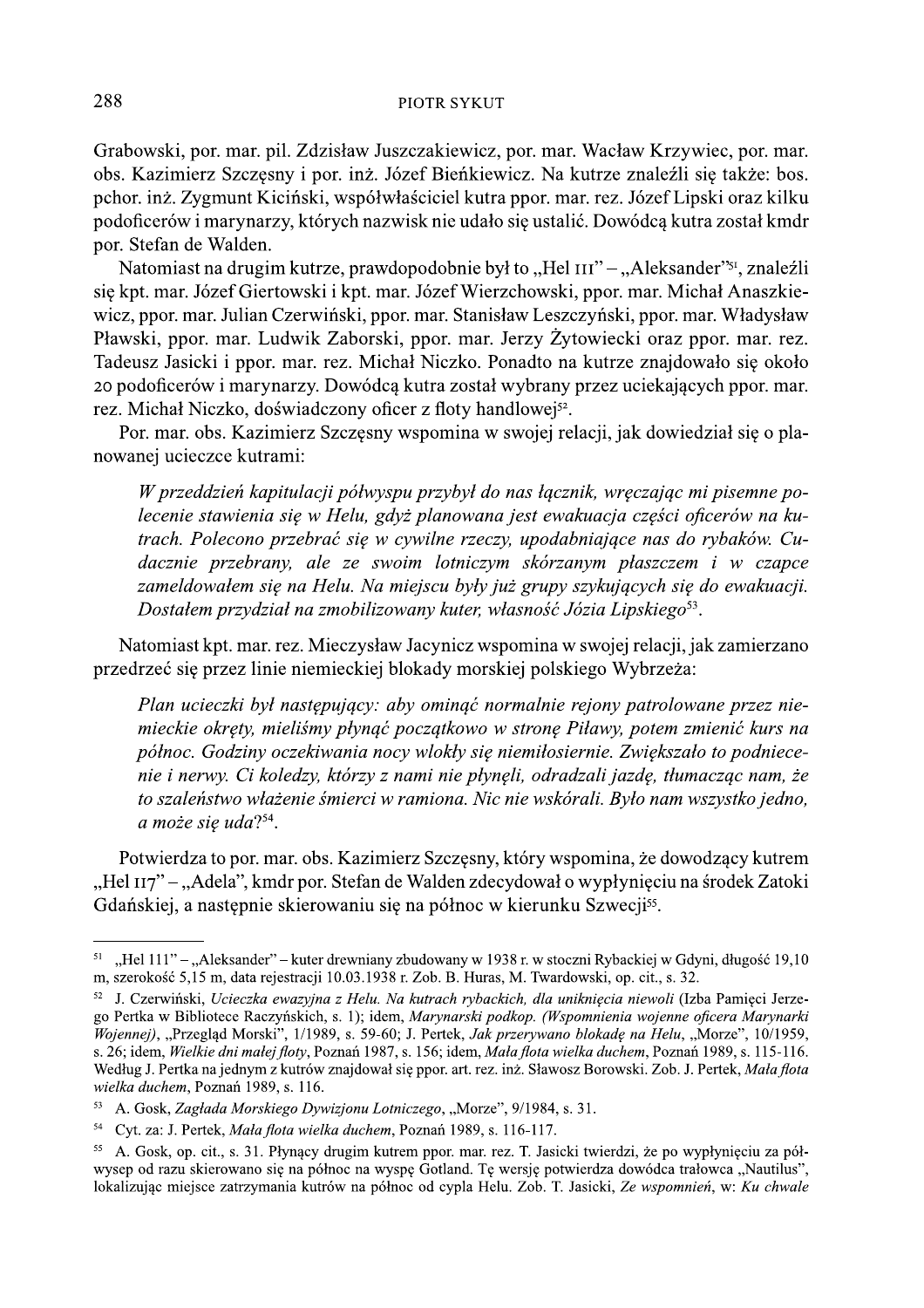Przebieg wyprawy do momentu zatrzymania przez niemieckie okręty wspomina kpt. mar. rez. Mieczysław Jacynicz:

Noc zapowiadała się jasna, ale łudziliśmy się, że jakieś chmurki zakryją "łysego". Na kutrze był komplet. W ciszy wyruszyliśmy po wolność. Mimo zdenerwowania na kutrze panowała idealna zgoda i dyscyplina... Płynęliśmy zgodnie z planem. Na niebo nie wypełzła żadna, nawet koślawa chmureczka. Gdzieś w okolicy Piławy w momencie zwrotu na północ zauważyliśmy jednostki wojenne. Zbliżały się do nas wyraźnie, a my zrozumieliśmy, że to był ostatni etap ucieczki. I rzeczywiście, bowiem po dopłynięciu okazało się, że to Niemcy<sup>56</sup>.

Kutry płynęły z prędkością 8 węzłów i do momentu zatrzymania przepłynęły około 40 mil. Około godz. 1.00 w nocy 2 października zostały zauważone i zatrzymane przez dwa niemieckie trałowce "Nautilus" i "Pelikan", które płynęły z Ustki do Piławy. Niemcy zauważyli podejrzane cienie po lewej burcie, czyli od strony pełnego morza, podejrzewając, że może to być okręt podwodny. Po zbliżeniu się na odległość 1000 m stwierdzili, że są to dwa kutry rybackie i wystrzelili rakietę rozpoznawczą. Ponieważ nie było odpowiedzi, trałowce podpłynęły bliżej<sup>57</sup>.

Moment ten tak wspomina dowódca trałowca "Nautilus":

Na pokładzie kutra nic nie widać. Wydaje się, jakby ludzie położyli się tam na pokładzie. My byliśmy teraz tak blisko, że mogliśmy wołać do nich. Próbuję przez tubę, ale ponownie bez odpowiedzi.

- Stoppen Sie sofort! - krzyczę do nich ponownie.

Kutry uciekają, jak tylko mogą. Widzę teraz jednego człowieka stojącego za rurą wydechową, który polską czapką oficerską próbuje zasłonić iskry, które sypią się z rury wydechowej. Jeśli te chłopaki nie chcą w ogóle niczego słyszeć, to musi wobec tego przemówić karabin maszynowy!

- Tak-tak-tak-tak!

Karabin maszynowy terkoce, białe nitki amunicji smugowej sypią się za tylnym kutrem. Padają daleko za masztem w fale. Teraz ostatni kuter staje w dryfie, a drugi idzie chwilę później jego śladem<sup>58</sup>.

Natomiast tak wyglądało zatrzymanie polskich kutrów widziane z trałowca "Pelikan":

Dowódca już zawraca i z całą szybkością rusza ku podejrzanym jednostkom, towarzysz postępuje za nim. Dzwonki alarmowe przerażliwie dzwonią na obu okrętach, pełne oczekiwania załogi czekają na swych pozycjach bojowych na dalsze rozkazy. Już przedni okręt daje obu statkom rozkaz zastopowania. Nie zważają na to i idą dalej, ale

bandery, red. J. Miciński, Warszawa 1992, s. 102 i H. Steen, Blaue Jungen schlagen Polen: erlebnisse von den Kämpfen unserer Truppen um die Danziger Bucht im Blitzkrieg, Stuttgart 1940, s. 23.

<sup>&</sup>lt;sup>56</sup> Cyt. za: J. Pertek, Mała flota wielka duchem, Poznań 1989, s. 117.

<sup>&</sup>lt;sup>57</sup> T. Jasicki, op. cit., s. 102; H. Steen, op. cit., s. 23; S. de Walden, K. de Walden-Gałuszko, W. Szarski, *ORP* Wicher i jego dowódca, "Zeszyt Helski", 18/2013, s. 74-75. Według relacji T. Jasickiego okręty niemieckie utrzymywały 3 linie patrolowania. Ostatnia linia była patrolowana tej nocy przez trałowce "Nautilus" i "Pelikan", które płynęły z przeciwnych kierunków. Zob. T. Jasicki, op. cit., s. 102.

<sup>&</sup>lt;sup>58</sup> H. Steen, op. cit., s. 23-24. Ostrzelanie kutra po dowództwem ppor. mar. rez. M. Niczko potwierdza ppor. mar. rez. T. Jasicki. Zob. T. Jasicki, op. cit., s. 102.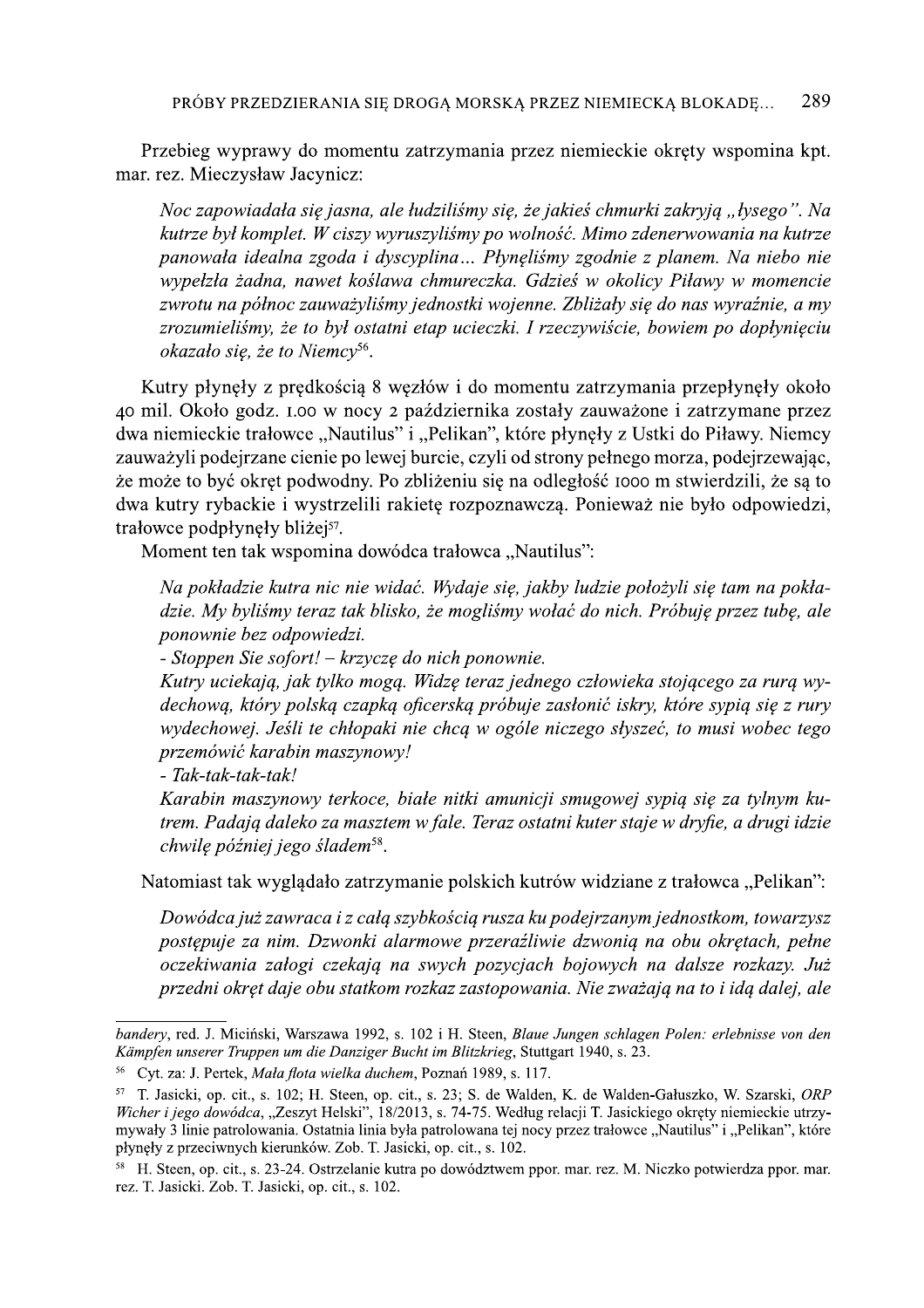kilka sekund później pociski świetlne padają tak celnie tuż przed dziobem pierwszej jednostki, że teraz wreszcie obie stają<sup>59</sup>.

W chwili zatrzymania przez niemieckie trałowce na polskich kutrach pozbywano się broni. Na kutrze "Hel III" – "Aleksander" wyrzucono za burtę karabiny, a ppor. mar. rez. Tadeusz Jasicki wrzucił do wody pistolet VIS, który otrzymał kilka dni wcześniej od swojego kolegi ze szkoły kpt. Wierzbowskiego. Natomiast na drugim kutrze por. mar. Wacław Krzywiec pozbył się granatów, które trzymał w walizce zabranej z Helu. Następnie do kutra "Hel 117" – "Adela" dopłynął trałowiec "Pelikan" z prawie całą załogą stojącą na pokładzie z bronią wymierzoną w Polaków, a do kutra "Hel III" – "Aleksander" podszedł trałowiec "Nautilus". Kutry zostały przeszukane, a polscy oficerowie, podoficerowie i marynarze zostali zrewidowani po przejściu na pokłady trałowców. Po wzięciu kutrów na hol okręty skierowały się do Piławy, do której dotarły 2 października rano<sup>60</sup>.

Wyjaśnienia wymaga kwestia liczby oficerów i marynarzy, którzy próbowali uciec na obu kutrach. Według H. Steena, niemieckiego korespondenta wojennego, na pierwszym kutrze znajdowało się to oficerów marynarki i 13 inżynierów, na drugim 17 oficerów i 10 inżynierów, a zatem do niewoli trafiło 27 oficerów i 23 inżynierów. Oczywiście podana liczba inżynierów jest nieprawdziwa. Natomiast F.O. Busch, drugi korespondent wojenny, podaje liczbe 17 wyższych oficerów marynarki, 2 oficerów – inżynierów oraz 6 podoficerów i marynarzy zatrzymanych na pierwszym kutrze. Na drugim zatrzymano w przybliżeniu taką samą zdobycz<sup>61</sup>. Ppor. mar. rez. Tadeusz Jasicki wspomina, że na kutrze, którym płynął, znajdowało się 37 osób. Ppor. mar. Julian Czerwiński w swojej relacji podaje, że na kutrze "Hel 117" – "Adela", znajdowało się 17 oficerów, kilku podoficerów i kilku marynarzy, a na drugim 10 oficerów i około 20 podoficerów i marynarzy. Według kpt. mar. rez. Mieczysława Jacynicza na kutrze "Hel 117" – "Adela", znajdowało się 18 ludzi. Kmdr por. Stefan de Walden podaje w swoim oświadczeniu złożonym II stycznia 1949 r., że wraz z nim podjeło próbę ucieczki około 50 oficerów, podoficerów i marynarzy. Podobne oświadczenie złożył 12 stycznia 1949 roku kpt. mar. Jerzy Żytowiecki. Według meldunku zapisanego w dzienniku działań bojowych pancernika "Schleswig-Holstein" o godz. 6.00 doprowadzone zostały do Piławy dwa kutry rybackie z 52 jeńcami wśród których znajdowało się 29 oficerów.

W dzienniku działań wojennych dowódcy niemieckich sił morskich w rejonie Zatoki Gdańskiej kadm. Huberta Schmundta znajduje się pod datą 2 października 1939 r. zapis o ucieczce w nocy 52 żołnierzy w tym 29 oficerów. Podpis pod zdjęciem jednego z kutrów doprowadzonych do Piławy informuje o wzięciu do niewoli 27 ludzi. Natomiast komunikat nr 32 Oddziału Obrony Kraju OKW o położeniu na froncie na dzień 2 października 1939 roku informuje o nieudanej próbie ucieczki 53 żołnierzy polskich, w tym 29 oficerów na dwóch

<sup>&</sup>lt;sup>59</sup> Cyt. za: J. Pertek, Mała flota wielka duchem, Poznań 1989, s. 119.

<sup>&</sup>lt;sup>60</sup> A. Gosk, op. cit., s. 31; J. Pertek, *Porucznik z kuferkiem granatów*, "Ziemia i Morze", 10/1957, s. 6; idem, *Mala* flota wielka duchem, Poznań 1989, s. 123-124; T. Jasicki, op. cit., s. 102. Według relacji T. Jasickiego, trałowce z ciągniętymi na holu kutrami wpłynęły do Piławy już około godz. 8.00., a według zapisu w dzienniku bojowym pancernika "Schleswig-Holstein" miało to miejsce jeszcze wcześniej o godz. 6.00. Zob. T. Jasicki, op. cit., s. 102; J. Zebrowski, Zanim poddał się Hel. Niemiecki dokument z 1939 roku. Dziennik działań bojowych pancernika "Schleswig-Holstein" od 24.08 do 02.10.1939 r., Łódź 2003, s. 150.

 $61$  F.O. Busch, *Akten des Seekriegs*, Berlin 1940, s. 189.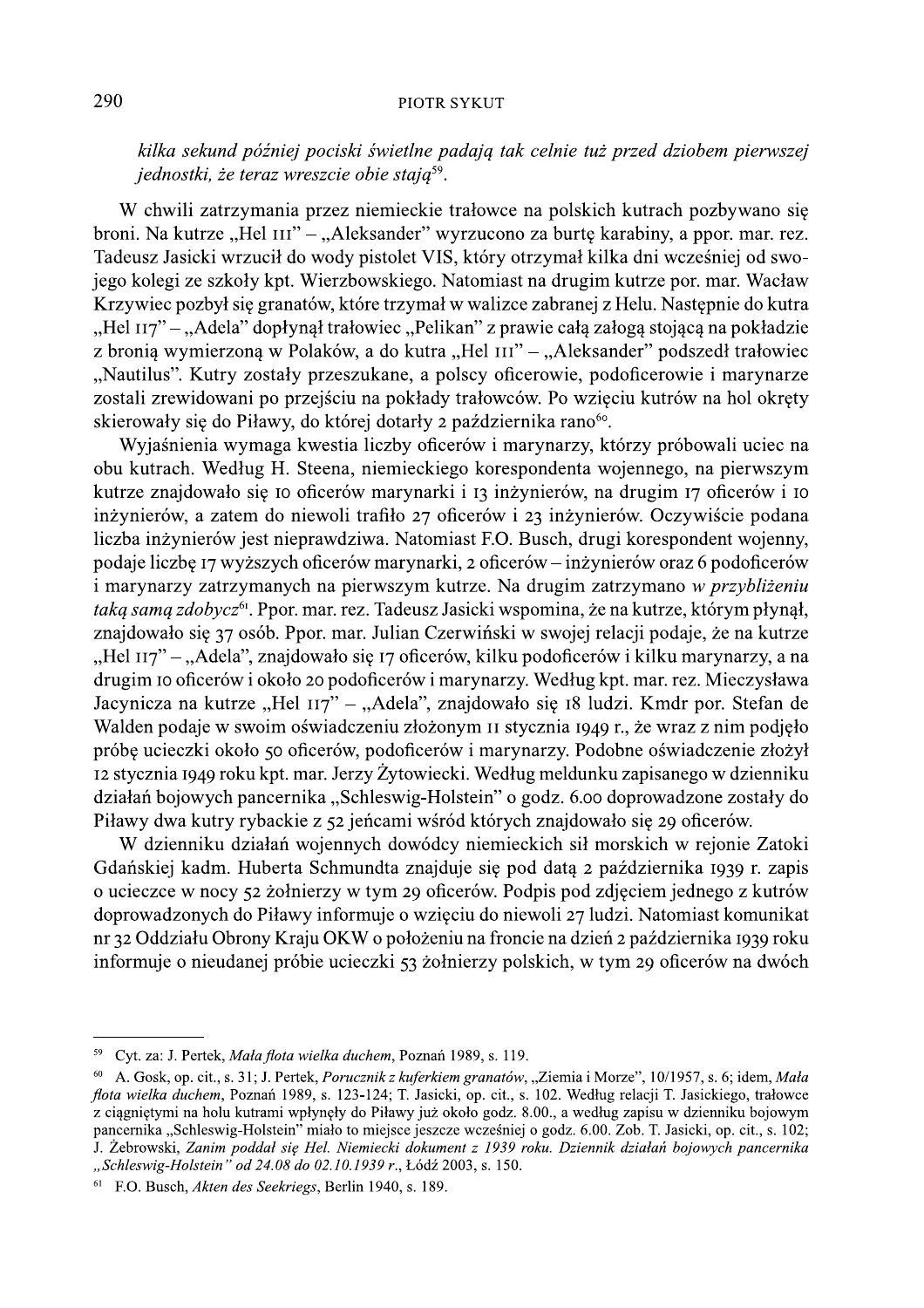kutrach rybackich<sup>62</sup>. Należy więc przyjąć, że na obu kutrach próbowało uciec 50-52 oficerów, podoficerów i marynarzy w tym 29 oficerów.

Po przybyciu do Piławy, jeńcy z obu kutrów zostali zakwaterowani w Koszarach Artylerii Morskiej Skagerrak, gdzie byli przyzwoicie traktowani. Następnie oficerowie zostali oddzieleni od podoficerów i marynarzy. Komendantem grupy oficerów został kpt. mar. Bohdan Mańkowski biegle posługujący się językiem niemieckim. Po upływie dwóch tygodni jeńcy zostali przewiezieni samochodami do Klein Dexen w Prusach Wschodnich. W miejscowości tej przebywali około dwóch tygodni, skąd zostali przetransportowani do pobliskiego Stablack, a później koleją do Riesenburga. Na początku listopada 1939 r. grupa oficerów trafiła w końcu do Oflagu XVIII A w Lienzu nad Drawa<sup>63</sup>.

Niepowodzeniem zakończyła się również próba wydostania się z portu rybackiego na Helu na motorówce Straży Granicznej "Kaszub"<sup>64</sup>. Próbę tę podjęło w nocy z I na 2 października 1939 r. kilku oficerów, około 15 żandarmów oraz marynarze z różnych jednostek.

Grupa marynarzy, w skład której wchodzili m.in. bosman podchorąży Stanisław Żochowski z załogi kanonierki ORP "Generał Haller", Jakub Marzec, Wacław Wolny i Eugeniusz P. Gumiński, przybyła przed północą i października 1939 r. do portu rybackiego na Helu w poszukiwaniu kutra, na którym można było podjąć próbę ucieczki. Zauważyli oni motorówkę Straży Granicznej "Kaszub" obsadzoną przez oficerów i żandarmów z 2 Morskiego Plutonu Żandarmerii, wśród których znajdowali się kpr. Kazimierz Jakubowski, kpr. Alojzy Sadecki, kpr. Czesław Skowroński i kpr. Jan Gulczyński. Nie potrafili oni uruchomić silnika.

<sup>&</sup>lt;sup>62</sup> F.O. Busch, op. cit., s. 189; J. Czerwiński, Ucieczka ewazyjna z Helu. Na kutrach rybackich, dla uniknięcia niewoli (Izba Pamieci Jerzego Pertka w Bibliotece Raczyńskich, s. 1); A. Drzewiecki, Adam, Aleksander i Borys Mochuczowie. W służbie Polskiej Marynarki Wojennej, Toruń 2005, s. 166-167; T. Jasicki, op. cit., s. 102; Z. Machaliński, Adam Mochuczy (1891-1953), pseudonim Pirat, kontradmirał Polskiej Marynarki Wojennej, dowódca Polskiej Marynarki Wojennej, dyrektor Szkoły Morskiej w Gdyni, prezes Rady Głównej Ligi Morskiej, kapitan żeglugi wielkiej, "Nautologia", 2/1999, s. 26-27; R. Niczko, Ucieczka kutrów z Helu, "Morze Statki i Okręty", 10/2010, s. 27; J. Pertek, Jak przerywano blokadę na Helu, "Morze", 10/1959, s. 26; H. Steen, op. cit., s. 24, 26; Z. Wojciechowski, Dziennik działań wojennych kontradmirała Huberta Schmundta z 1939 r., "Biuletyn Historyczny", 18/2003, s. 47; J. Żebrowski, op. cit., s. 150; Komunikat nr 32 Oddziału Obrony Kraju OKW o położeniu na froncie na dzień 2 października 1939 r., w: Wojna Obronna Polski 1939. Wybór źródeł, red. E.J. Kozłowski, Warszawa 1968, s. 1001; R. Niczko pisze o różnicy w liczbie uciekających podoficerów i marynarzy, jaka podają J. Pertek i J. Czerwiński. Pierwszy z nich podaje, że było ich 20, a drugi pisze o 30 osobach. Zdaniem autora, przyczyną tej różnicy jest to, że R. Niczko opierał się prawdopodobnie na wspomnieniach J. Czerwińskiego opublikowanych w "Przeglądzie Morskim" w 1989 r., w których pisze o ponad 30 podoficerach i marynarzach, którzy dostali się do niewoli. Natomiast J. Pertek korzystał z wcześniejszej relacji J. Czerwińskiego, której maszynopis posiadał. W tej relacji J. Czerwiński pisze o około 20 podoficerach i marynarzach na kutrze "Hel 111" – "Aleksander" i kilku<br>podoficerach oraz kilku marynarzach na drugim kutrze, którzy dostali się do niewoli. Zob. J. Czerwiński, Uc ewazyjna z Helu. Na kutrach rybackich, dla unikniecia niewoli (Izba Pamieci Jerzego Pertka w Bibliotece Raczyńskich, s. 1); idem, Marynarski podkop. (Wspomnienia wojenne oficera Marynarki Wojennej), "Przeglad Morski".  $1/1989$ , s. 60; R. Niczko, Ucieczka kutrów z Helu, "Morze Statki i Okręty", 10/2010, s. 27; idem, Ku wolności – ucieczki z Wybrzeża 1939 r., "Zeszyt Helski", 14/2012, s. 11; J. Pertek, Mała flota wielka duchem, Poznań 1989, s. 115.

J. Czerwiński, Ucieczka ewazyjna z Helu. Na kutrach rybackich, dla unikniecia niewoli (Izba Pamieci Jerzego Pertka w Bibliotece Raczyńskich, s. 2); idem, Marynarski podkop. (Wspomnienia wojenne oficera Marynarki Wojennej), "Przegląd Morski", 1/1989, s. 60; T. Jasicki, op. cit., s. 103.

<sup>&</sup>quot;Kaszub" – motorówka patrolowa Straży Granicznej zbudowana w Stoczni Modlińskiej. Rozpoczecje budowy nastapilo na wiosne 1931 r., a 7 maja 1932 r. motorówka była gotowa do prób odbiorczych. Wyporność 12.5 t. std. z ołowianym balastem, długość całkowita 14 m, szerokość 3,1 m, wysokość burty 1,4 m, zanurzenie 0,85 m ze stepka. Naped 1 silnik 6 cylindrowy benzynowy Kermath o mocy 210/225 KM. Uzbrojenie 2 ckm Maxim 08 kal. 7.9 mm. Predkość 12,5-13 wezłów. Załoga 3-4 ludzi. Zob. M. Kuligiewicz, Motorówki patrolowe typu "Kaszub", "Morze", 4/1974, s. 37.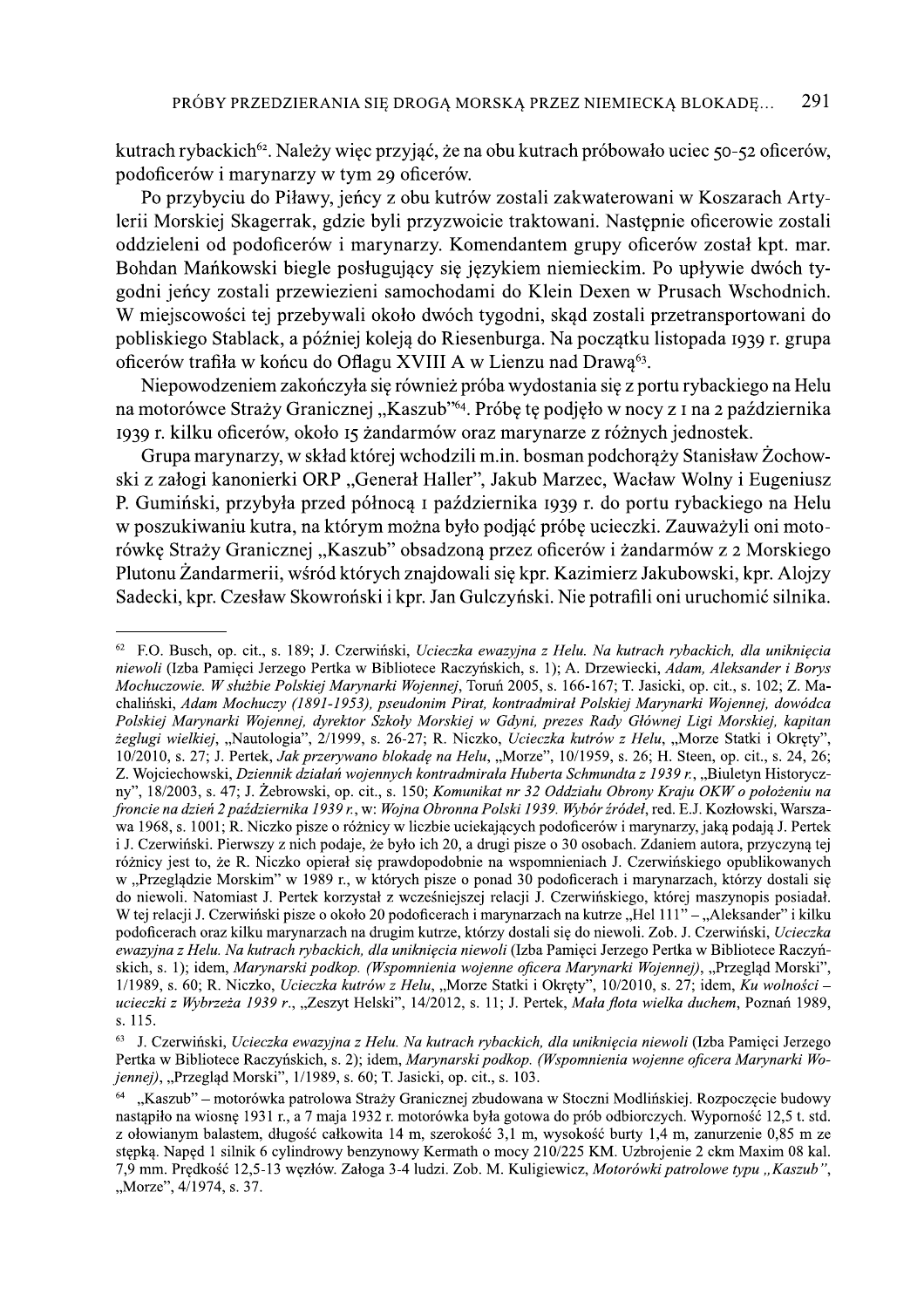W zamian za jego uruchomienie zgodzili się oni przyjąć na pokład grupę marynarzy. Gdy w końcu udało się uruchomić przy pomocy celników silnik, "Kaszub" wypłynął z portu i po opłynieciu cypla Półwyspu Helskiego skierował się na pełne morze w kierunku Szwecji. Po oddaleniu się o 3 mile od Półwyspu Helskiego marynarz przypadkowo pełniący funkcję motorniczego przestraszył się nadlatującego wodnosamolotu i chciał zwolnić do minimum, aby nie pozostawiać śladu torowego na wodzie. W wyniku tego zgasł motor, którego nie zdołano już ponownie uruchomić. Wodnosamolot nie zauważył motorówki i poleciał dalej, a fala zdryfowała "Kaszuba" w ciągu nocy w kierunku półwyspu i wyrzuciła na mieliznę w odległości około 100 m od brzegu. Woda w tym miejscu siegała do szyj i niedoszli uciekinierzy musieli dotrzeć do brzegu wpław<sup>65</sup>.

Należy wspomnieć o jeszcze jednej ucieczce, w której udział wzięło pięciu marynarzy z załogi stawiacza min ORP "Gryf". Byli to mar. Tadeusz Kosidło, st. mar. Stanisław Celejewski, st. mar. Kazimierz Dzirba, st. mar. Józef Wojda i mar. Lucjan Białobrzeski. I października 1939 r. o godz. 22.00 wypłynęli oni z portu wojennego na Helu w sześciowiosłowej łodzi będącej wcześniej na wyposażeniu stawiacza min ORP "Gryf". Oprócz skrzyni granatów i 5 karabinów, każdy z nich zaopatrzył się w dwa komplety ubrań, dwa swetry i parę nowych butów tzw. saperek. W zależności od warunków atmosferycznych mieli płynąć do Szwecji przy wietrze zachodnim albo do Gdyni przy wietrze wschodnim. Po wypłynięciu okazało się, że będą płynęli pod żaglem do Gdyni. Po około czterech godzinach dopłynęli w okolice Babiego Dołu. Wcześniej przepłynał obok nich prawdopodobnie niemiecki trałowiec, ale ich nie zatrzymał. Kiedy znaleźli się blisko brzegu, wystrzelona przez Niemców raca na chwilę oświetliła teren. Z łodzi zeszli do wody i przed dotarciem na brzeg wrzucili do wody karabiny i granaty, zabierając tylko lornetkę. Cały czas spodziewali się, że Niemcy otworzą ogień z karabinów maszynowych. Po dotarciu na brzeg i chwili odpoczynku, odłączając się od reszty, mar. Tadeusz Kosidło i mar. Lucjan Białobrzeski pomaszerowali w kierunku Gdyni. Po przejściu 1,5 km brudni i przemoknięci zastukali w okno jednego z domów, ale nie zostali wpuszczeni do środka. Po kilku nieudanych próbach dostania się do jakiegoś domu, zostali wpuszczeni do domu państwa Małkowskich, gdzie po przebraniu się i spożyciu posiłku Pan Małkowski około 5 rano zawiózł ich bryczką do drogi na Koleczkowo. W końcu obaj dotarli do Starogardu Gdańskiego, w którym się rozstali. Mar. Tadeusz Kosidło dotarł do swojego rodzinnego miasta Puławy. Natomiast st. mar. Józef Wojda dostał się do niewoli, którą spędził w obozie koncentracyjnym Stutthof. Niestety nie wiadomo, co się stało z pozostałymi marynarzami<sup>66</sup>.

<sup>&</sup>lt;sup>65</sup> E.P. Gumiński, Prawda o "Kaszubie", "Morze", 11/1974, s. 37; A. Kiszkis, Ostatnia Reduta, "Express Wieczorny", 176/1987, s. 3; K. Mirowski, Moje wspomnienia ze służby w Marynarce Wojennej. Udział w obronie Helu (AMMW, sygn. 341, s. 9-10); K. Mirowski, *Wspomnienia z udziału w obronie Helu* (AMMW, sygn. 815, s. 7); B. Zarczyński, Działalność 2 Morskiego Plutonu Żandarmerii na Helu w wojnie polsko-niemieckiej 1939 r. Alfabetyczny spis osób występujących w relacji. (Zbiory Specjalne Biblioteki Naukowej Wojskowego Biura Badań Historycznych, sygn. II/2/88, s. 1-2, od 2010 r. w Centralnym Archiwum Wojskowym); B. Żarczyński, Wspomnienia ze służby w 2 Morskim Plutonie Żandarmerii na Helu, w: Ostatnia Reduta. Sprawozdania z walk i relacje obrońców Helu, red. R. Witkowski, Gdańsk 1973, s. 300; S. Żochowski, Działania kanonierki "Gen. Haller" w kampanii wrześniowej (AMMW, sygn. 64, s. 31-32). Według B. Żarczyńskiego niedoszłych uciekinierów przewieźli łódkami na ląd marynarze z załogi 21 baterii artylerii plot. wchodzącej w skład 2 Morskiego Dywizjonu Artylerii Plot. Zob. B. Zarczyński, op. cit., s. 300.

Informacje oparte na podstawie fragmentów relacji T. Kosidły zamieszczonych w: M. Borowiak, ORP Gryf. Najwiekszy okręt bojowy Polskiej Marynarki Wojennej, Warszawa 2010, s. 224-226.